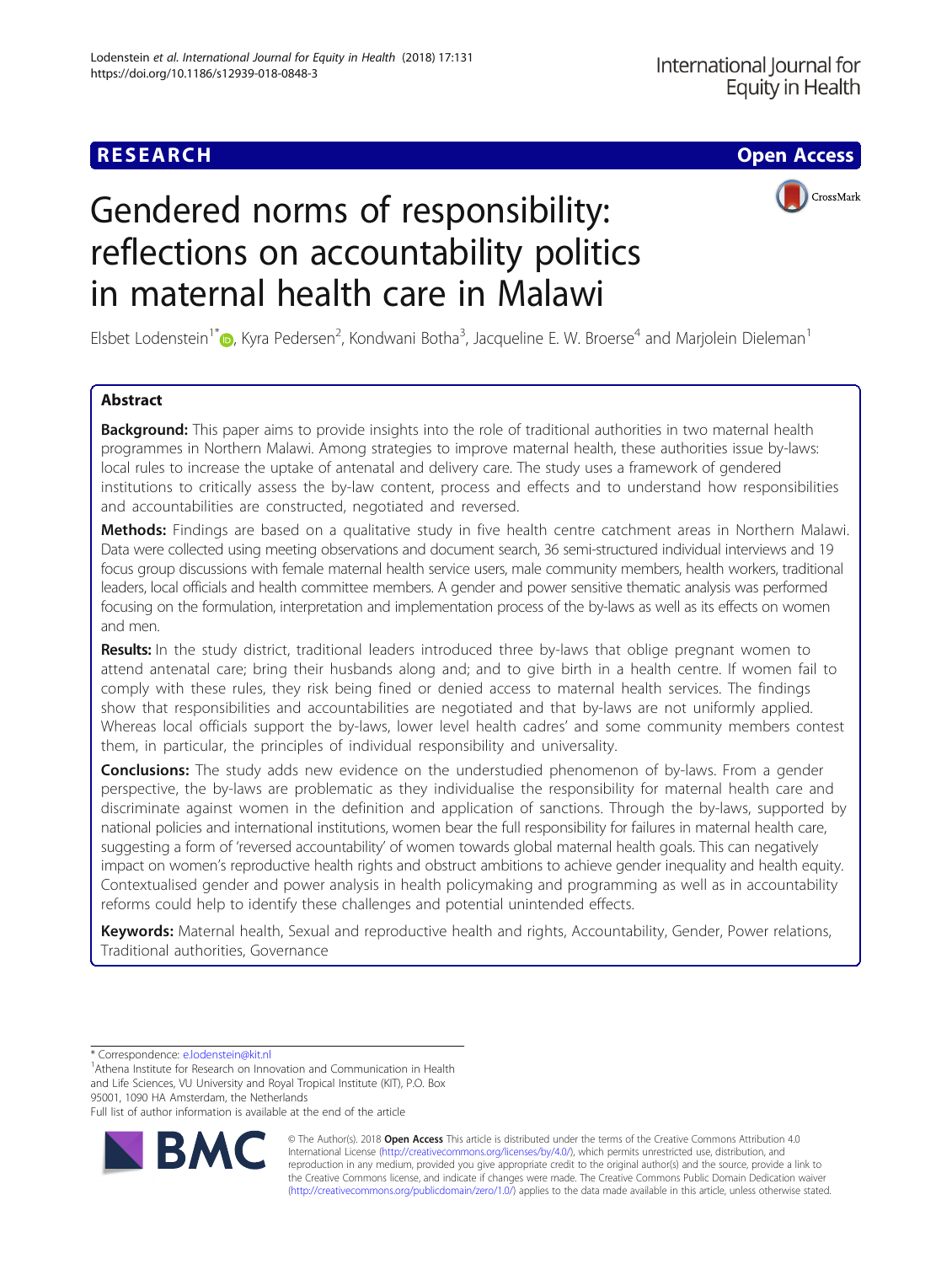# Background

In Malawi, like elsewhere in Sub-Saharan Africa, traditional authorities have an important role in rural communities [\[1\]](#page-13-0). A study by Afrobarometer [\[2](#page-13-0)] finds that traditional leaders are highly regarded and trusted by the public, in particular for their function in dispute resolution and conflict mediation. Scholars argue that traditional leaders, like families and religious institutions, remain the primary locus of political obligation and moral imperative in many communities in Africa [[3](#page-13-0)]. They have unique capacities in brokering relations of individual and collective responsibility and accountability in order to safeguard social norms and promote community mobilisation [\[3](#page-13-0)–[5\]](#page-13-0). Furthermore, development organisations have shown an interest in the potential contribution of chiefs to public service delivery. Their involvement in the health sector, for example, is expected to increase local ownership of health services, socio-cultural relevance and sustainability of health programmes [\[6\]](#page-13-0) and the adoption by communities of public health norms [\[7](#page-13-0)]. The position and relevance of chiefs remain highly debated, however, whereby critics charge that chiefs impede inclusive development as they are unelected and therefore undemocratic and unaccountable [\[8\]](#page-13-0). Existing studies conclude that much remains unknown on how traditional leaders manage or influence local accountability relations [[3](#page-13-0), [9\]](#page-13-0). This paper aims to provide insights into the role of traditional authorities in two maternal health programmes in Northern Malawi. It examines how chiefs mediate and formalise the distribution of responsibilities and accountabilities in communities in efforts to increase the uptake of antenatal and maternal health care. The paper critically assesses the gendered nature of this distribution process and the impact on women's maternal health and rights. It discusses the implications for the way in which we understand accountability and for the approaches used in policy-making and programming in the area of sexual and reproductive health.

Chiefs in Malawi are empowered through the Constitution and several legal Acts, and they are members of local governments under the 1998 decentralisation policy (see also Additional file [1\)](#page-12-0). They can establish by-laws, referring to rules and norms to regulate life in communities and to levy fines for the non-compliance to those by-laws. For example, some chiefs can oblige community members to contribute their labour to construction work or development activities. If members do not participate, they may be fined [\[4](#page-13-0)]. This fine-based system also applies to other sectors, including reproductive health. The use of fines for home-based deliveries has been in place since the 2007 ban on traditional birth attendants (TBAs) whereby chiefs could impose sanctions on women who delivered with a TBA [\[10](#page-13-0)]. The successful reduction of the maternal mortality ratio in Malawi, from 957 deaths per 100,000 live births in 1990 to 634 deaths per 100,000 live births in 2015, is often attributed to the community involvement approach and in particular, the fine system used by local chiefs [[11](#page-13-0)]. The application of fines for home births is not unique to Malawi; it is reported in Zambia [\[12](#page-13-0)], Burkina Faso  $[13]$  and Tanzania  $[14]$  $[14]$  $[14]$ , among others. In an evaluation of strategies to increase health facility deliveries, Butrick et al. [\[11](#page-13-0)] suggest that a fine-based system is generally considered appropriate because it is more affordable for a developing country like Malawi, than an incentive system (e.g. cash transfers), applied in many other countries. Furthermore, it is assumed that, because fining within the chiefs system in Malawi is embedded in traditional ways of regulating social behaviours, fines for women in the field of maternal health are socially acceptable. Health system actors may also justify penalties as a fair response to home delivery as communities have been educated about the importance of facility delivery [[12](#page-13-0)]. Some authors, however, raise critical questions about the use of penalties as incentives to influence health-seeking behaviour. Penalties for home deliveries are regarded as illegal and unethical and as an impediment for women to attend health services. In particular poor women, who tend to deliver at home, may face additional financial hardship because of the penalties, exacerbating health inequities [\[12](#page-13-0), [15\]](#page-13-0). Authors have warned of potential unintended effects of well-intended programmes to reduce maternal mortality [[12,](#page-13-0) [13,](#page-13-0) [16](#page-13-0)]. Despite these contestations, by-laws continue to be used in reproductive health programmes, such as in the Male Championship and Safe Motherhood programmes in Malawi.

The Male Championship Programme is implemented by the Ministry of Health, with support from UNICEF. It was piloted and scaled up in the Northern Region since 2012. In this programme, selected men, called 'male motivators', are tasked with encouraging men to accompany their wives to antenatal clinics and HIV Testing and Counselling (HTC) to prevent Mother-to-Child-Transmission of HIV and to encourage their wives to deliver at a health centre. As part of the programme, chiefs were invited to develop strategies to promote compliance with the male involvement initiative [\[17\]](#page-13-0). The Presidential Initiative for Maternal Health and Safe Motherhood, initiated by then-president Joyce Banda in 2012, aimed to reduce maternal mortality. The initiative included the establishment of safe motherhood committees, 'secret mothers' who discretely monitored pregnant women, the training of community midwives and the construction of maternity homes [[11\]](#page-13-0). The programme emphasised the need to involve traditional and religious leaders. It aimed to engage, train and incentivise the 20,000 village chiefs in Malawi to take the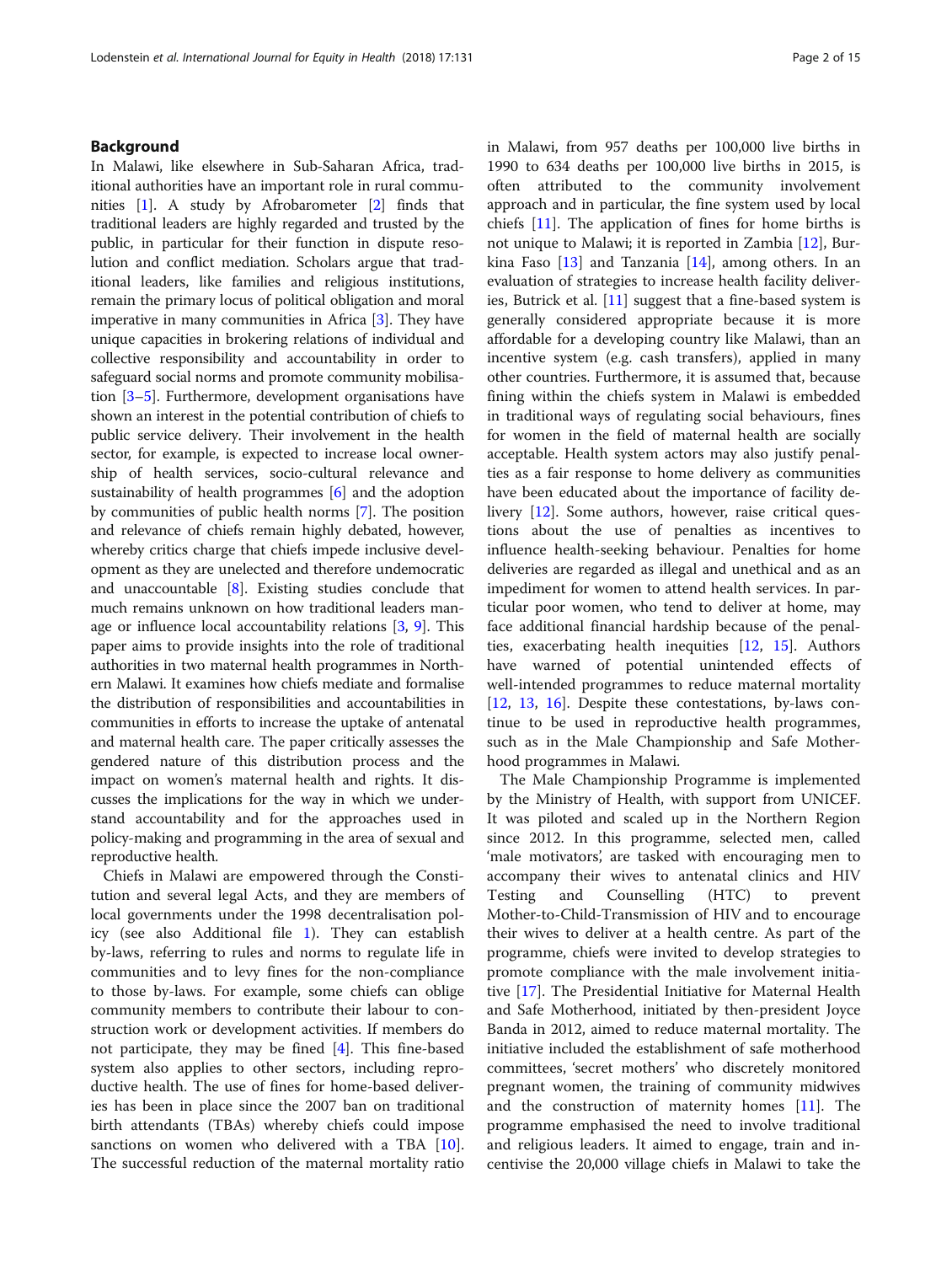lead in changing attitudes and perceptions regarding maternal health at grassroots level [[18](#page-13-0), [19](#page-13-0)]. The first programme proposed chiefs to implement local by-laws that involve punishments for women who fail to bring their husbands to antenatal care (ANC) while the second programme proposed the use of by-laws for delaying ANC as well as delivering at home [\[11](#page-13-0), [20\]](#page-13-0). In this paper, the by-laws will be further explored using an analytical framework of gendered institutions. With this framework we aim to uncover the underlying local power dynamics in negotiations over responsibilities and accountabilities in maternal health care.

# **Methods**

#### Theoretical framework

According to the definition of accountability by Brinkerhoff and Wetterberg [\[21](#page-13-0)], by-laws can be considered an accountability tool whereby a pregnant woman or her partner have the obligation to provide information about, and/or justification for her/his actions in response to the chief who has the power to make those demands and apply sanctions for non-compliance. This form of accountability, however, reverses roles as common understandings of accountability are about the obligation of agents (powerholders), rather than subjects (subordinates or groups of people that are individually less powerful), to take responsibility for their actions [\[22](#page-14-0), [23](#page-14-0)]. We rather define by-laws as a social process of the translation of norms and rules that involve a "collective expectation of behaviour in terms of what ought to be; a collective expectation as to what behaviour will be; and/or particular reactions to behaviour, including attempts to apply sanctions..." (Gibbs, 1965: 589)  $[24]$  $[24]$ . Norms express particular values and relations of power, and they are gendered in the following ways:

- 1) in their formulation, they articulate societal expectations regarding the roles, behaviours and attitudes that are considered appropriate for men and women; they may privilege either men's or women's interests, such as in the case of male involvement or gender quota in local elections;
- 2) norms are always subject to interpretation and are developed, accepted, maintained, circumvented, manipulated or contested by *actors* who are operating according to hierarchical power relationships, based on gender (among others);
- 3) in practice (*implementation*), they are applied differently to men and women, and different groups of women; and
- 4) they have differential effects for men and women (e.g. health outcomes or gender equality outcomes) [\[25](#page-14-0), [26\]](#page-14-0).

By studying the by-laws as a social process of norm formulation and implementation from a gender perspective, we aim to understand how responsibilities and accountabilities are constructed, negotiated and shifted.

# Study setting

Data collection took place between April and June 2015. The study was coordinated by a Dutch researcher and conducted in collaboration with a Malawian non-governmental organisation working on maternal health care and Dutch and Malawian research assistants.

Mzimba district is divided in ten Traditional Authorities (governed by chiefs); out of these, two were selected for the study; they had been part of the project of the partnering organisation. In the first instance, one research site (health facility and its catchment area) was selected where participants were purposefully selected to represent the diversity of views on community participation in maternal healthcare. Because one health facility only has two skilled health workers, we included four more study sites (four health facilities) for additional data collection. Table [1](#page-3-0) provides some maternal health data of the study sites involved.

#### Data collection

According to the authors of our theoretical framework, norms are expressed in rules (informal conventions as well as formal procedures), practices (behaviour), narratives and mechanisms of enforcement (which may consist of an actual sanction but also of arguments why a norm is to be held valid), which can be observed by researchers. Formal rules are conveyed through documents, practices are conveyed through examples of implementation and narratives are transmitted through storytelling and symbols [[26](#page-14-0)]. We collected data through document search, observation and semi-structured interviews as well as focus group discussions (FGD) to convey points of agreement and contestation regarding norms in maternal health care.

Where available, documents such as minutes of meetings (health committee, local government) and texts on the by-laws were collected. In one Traditional Authority a large meeting took place on by-laws during the study period; the main researcher (author 1) used it to observe interactions, collect information on the formulation of by-laws and to talk to local chiefs and local government councillors. Interviews and FGDs took place with participants of different groups involved in maternal health care.

The interview and FGD guidelines included four main topics: (1) experiences/engagement with maternal health services; (2) perceptions on the quality of care; (3) community participation and responsibilities in maternal health care; and (4) priorities for better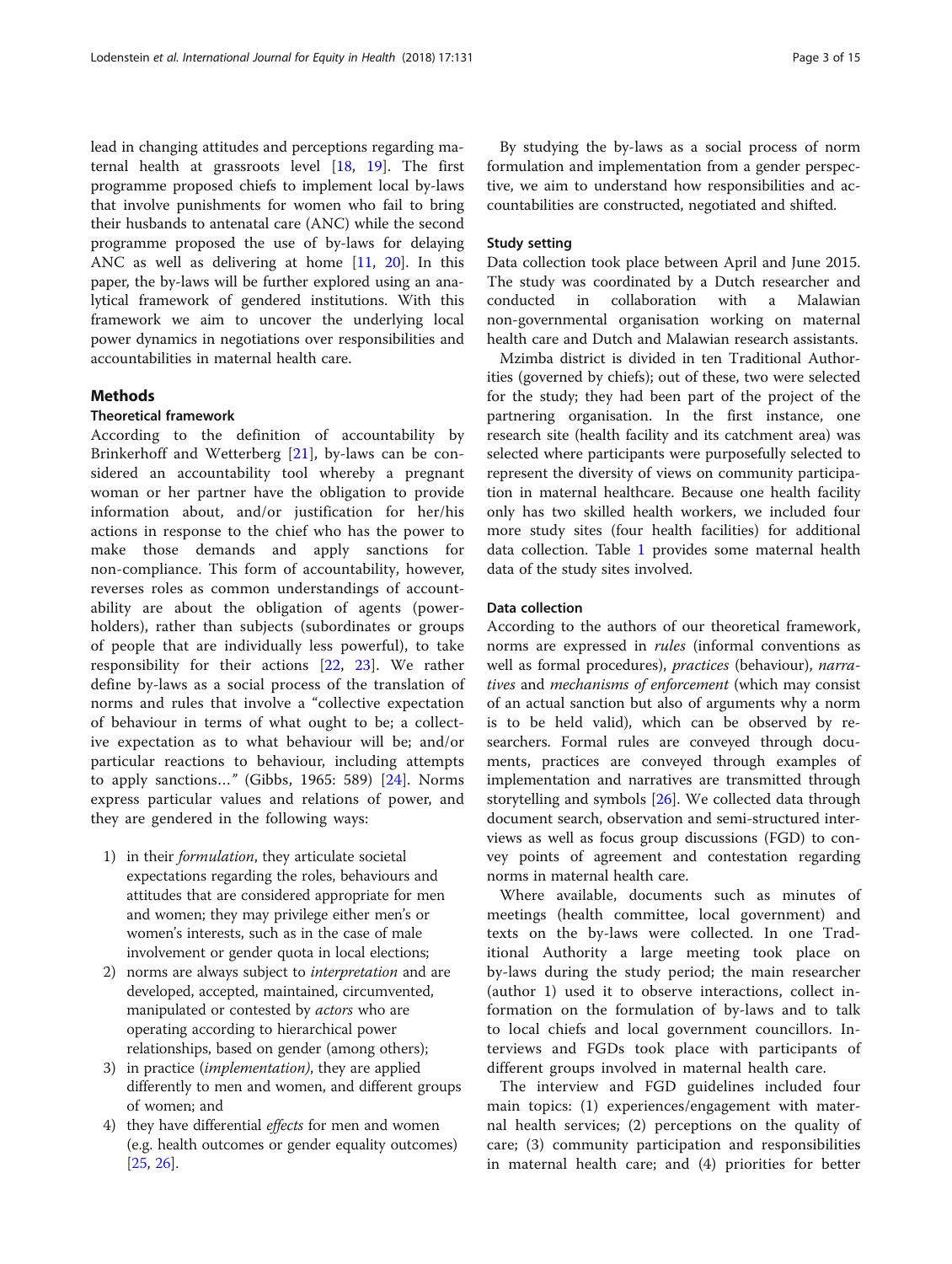<span id="page-3-0"></span>Table 1 Basis statistics of health centre study sites

| Facility              | Births (annually) | Maternal deaths (annually) | Referrals (annually) | Population          | Skilled staff   |                  | Community health workers |        | Beds  |
|-----------------------|-------------------|----------------------------|----------------------|---------------------|-----------------|------------------|--------------------------|--------|-------|
|                       | 2014              | 2014                       | 2014                 | 2015                | MA <sup>c</sup> | NMT <sup>d</sup> | HSA <sup>e</sup>         | $HA^T$ | Labor |
| District <sup>b</sup> | 313               | 0.22                       | 13                   | 385.482 (2012)      |                 |                  |                          |        |       |
| HF <sub>1</sub>       | 593               | $\Omega$                   |                      | $45.000^{\circ}$    |                 |                  | 10                       | 5      |       |
| HF <sub>2</sub>       | 220               |                            |                      | 6.000 <sup>a</sup>  | $\Omega$        |                  |                          | N/A    |       |
| HF3                   | 240 <sup>a</sup>  | N/A                        | N/A                  | 7.000 <sup>a</sup>  | $\Omega$        |                  | N/A                      | N/A    |       |
| HF4                   | 298               | $\Omega$                   | 6                    | 20.000 <sup>a</sup> |                 |                  |                          | 4      |       |
| HF <sub>5</sub>       | 311               | $\Omega$                   | 10                   | 10.441              |                 |                  | 5.                       | N/A    | N/A   |

Data provided by the Health Management Information Systems of the District Health Office

<sup>a</sup>Estimation by facility manager

**bOn average, northern part of the district** 

c Medical Assistant (clinician)

<sup>d</sup>Nurse-Midwife Technician

e Health Surveillance Assistant (Community health worker)

f Hospital Attendant/Assistant

maternal health care. In the FGDs, participants were given additional exercises to discuss challenges in the organisation and quality of maternal health care and to discuss responsibilities and accountabilities. The researchers encouraged discussions through probing questions (e.g. "who do you think is responsible for improving maternal health in this community?"; "if you were to introduce a code of conduct for health workers and service users in this health centre, what would be the most important duty you would formulate?"). The term "by-law" was not explicitly part of the interview guidelines but emerged from the participants as they shared their perceptions on responsibilities in

maternal health care under topics 3 and 4 of the interview guideline and in the FGD.

Interview and FGD guides were translated from English to Tumbuka, back translated and tested with key informants familiar with interviewing techniques in the research area. Interviews lasted between 50 and 60 min, and FGDs ranged in size from 5 to 8 participants and lasted on average 1.5 h. Only the interviews and FGDs with health workers were held in English; a translator assisted the others. One researcher (author 2) conducted most individual interviews whereas two researchers (authors 1 and 2) conducted the FGDs together or separately.

| Method                        | Participant type                                               |       | # participants TA 1 | # participants TA 2 | District level |
|-------------------------------|----------------------------------------------------------------|-------|---------------------|---------------------|----------------|
| # of health centres covered   |                                                                |       | 3                   | 2                   |                |
| In-depth individual interview | Women (service users) and guardians                            |       | 8                   |                     |                |
|                               | Health workers                                                 |       | 6                   |                     |                |
|                               | Health committee members                                       |       | $\overline{4}$      |                     |                |
|                               | Chiefs                                                         |       | 4                   | 6                   |                |
|                               | Local government                                               |       | 2                   | 2                   |                |
|                               | District health office                                         |       |                     |                     | 2              |
|                               | Key informant (NGO)                                            |       |                     |                     | 2              |
| Focus group discussions       | Women (service users)                                          | 5 FGD | 22                  | 5                   |                |
|                               | Husbands                                                       | 4 FGD | 14                  | 5                   |                |
|                               | Local government                                               | 2 FGD | 8                   | 6                   |                |
|                               | Village development committee                                  | 1 FGD | 6                   |                     |                |
|                               | Health committee members                                       | 3 FGD | 4                   | 12                  |                |
|                               | Health workers                                                 | 4 FGD | 12                  | 7                   |                |
| Total # participants          |                                                                |       | 90                  | 43                  | $\overline{4}$ |
| Meetings                      | By-law meeting<br>$+/-$ 60 participants (70% male, 30% female) |       |                     |                     |                |

Table 2 Number and types of participants per study site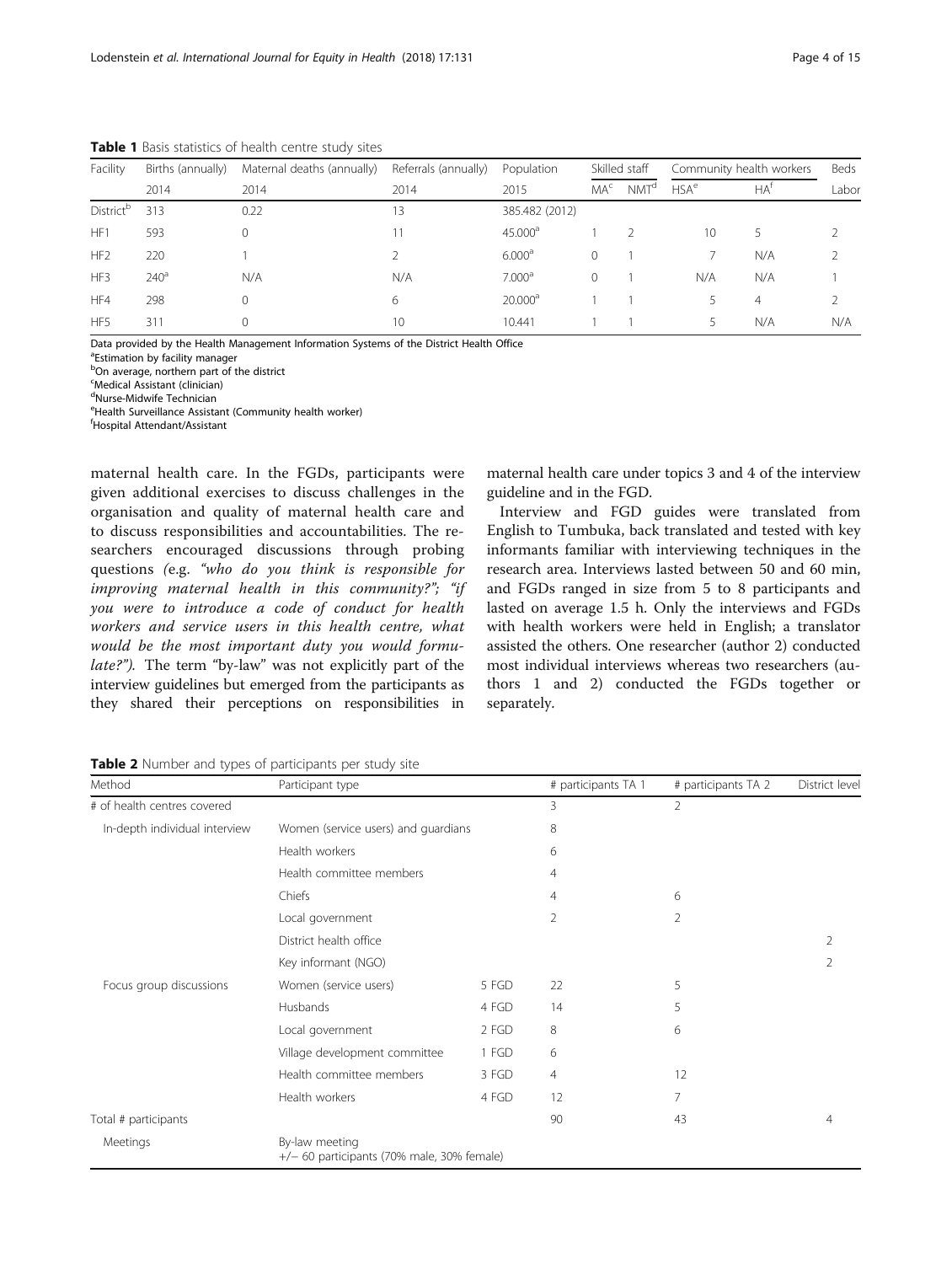# Study participants

Table [2](#page-3-0) presents the type and number of study participants included in this study. The final number of participants is 137 of which 36 participated in individual interviews and 101 in FGDs. Participants included 35 female maternal health service users of which three were guardians (women escorting pregnant women to the health centre for childbirth); 19 men with experience with the health centre as escorts or as husbands; 25 health workers, including auxiliary staff, health surveillance assistants and facility managers; 34 community leaders (of which 24 local government representatives and 10 chiefs); 20 community representatives of the health committee and 4 key informants (from the district health office and non-governmental organisations). Female representation in the health worker group was 36%, in the community leaders group 25% and in the health committee group 50%.

In both Traditional Authorities, local government secretaries helped the organisation of the interviews and FGDs with members from local government, health committees, village development committees and chiefs. The researchers contacted health facility managers directly and informed them about the research. Women were identified with the assistance of health surveillance assistants or at the health centre when attending postnatal services; they were asked to participate in an interview or FGD. A point of saturation approach was applied to the sample of all participants when the range and distribution of actors, views and experiences were covered in different sites and when the researchers expected no further insights to emerge. The sample of chiefs is small; in particular the views of different levels of chiefs may be underrepresented. For example, it was hard to recruit the higher level of chiefs for individual interviews. Six chiefs were briefly interviewed during the by-law meeting; the interviews were not recorded and did not follow the interview guidelines of the other groups but focused on the by-laws.

#### Data analysis

Interviews, FGDs, and the by-law meeting were recorded, transcribed and translated into English by research assistants and checked by the researchers. Transcripts and collected documents were introduced and analysed in Maxqda (Version 11). The first step of the analysis involved exploring the (type of) information provided in each data source and using a few transcripts from different participants to explore stories, their contexts and variations as well as the terms participants used to talk about responsibilities and accountabilities in maternal health. In the second step, we extracted segments relating to the by-laws under one general code and later categorised them according to the topic of the by-laws (ANC, male involvement and institutional deliveries). A third step involved the identification of themes (main codes) using the four dimensions of the theoretical framework: formulation, interpretation, implementation and effects, that contained segments on the background, descriptions, perceptions and accounts on the implementation of the by-laws by participant group. We used the notes and report of the by-law meeting to identify the wording of the by-laws and the main points of discussion. Results of this third step of analysis are presented in the results section. The fourth step involved the analysis of the gendered nature of the by-law process and effects. For this, we applied a gender analysis to the coded segments. This was followed by a separate analysis (step 5) of the actors involved across the themes of formulation, interpretation and implementation. Data were first analysed and collated per participant group and then compared to identify gender differences in answers. A description of data coding and analysis questions for steps three to five is provided in Table [3.](#page-5-0) The results of the gender and actor analysis are mainly reflected in the discussion section.

# Results

The results are organised according to the themes of the analytical framework: formulation (pertaining to the content of the by-laws), interpretation (pertaining to participants' perceptions of the by-law), implementation and effects (pertaining to actual instances of application) of the by-laws.

# Formulation of the by-laws

In all study sites, chiefs play a role in the development and regulation of social and economic activities. They often mobilise communities to mould bricks and build clinics and health staff housing or shelters. They also address crime, conflicts, and illegal activities such as unauthorised logging. Many chiefs have introduced by-laws establishing, for example, the obligation of families to build latrine pits or to send their children to school. According to study participants, not all chiefs actively monitor the rules and apply the sanctions as their authority and legitimacy vary. Recently, decentralised local governments have become interested in strengthening the coherence between by-laws from different areas and in scaling up their implementation to support national policies. The local governments in the study area had consulted chiefs at the community level and village development committees to identify the main development problems for which by-laws could be established. Each of those community consultations mobilised around 100 participants of which 40% were women. A by-law meeting at the level of the Traditional Authority was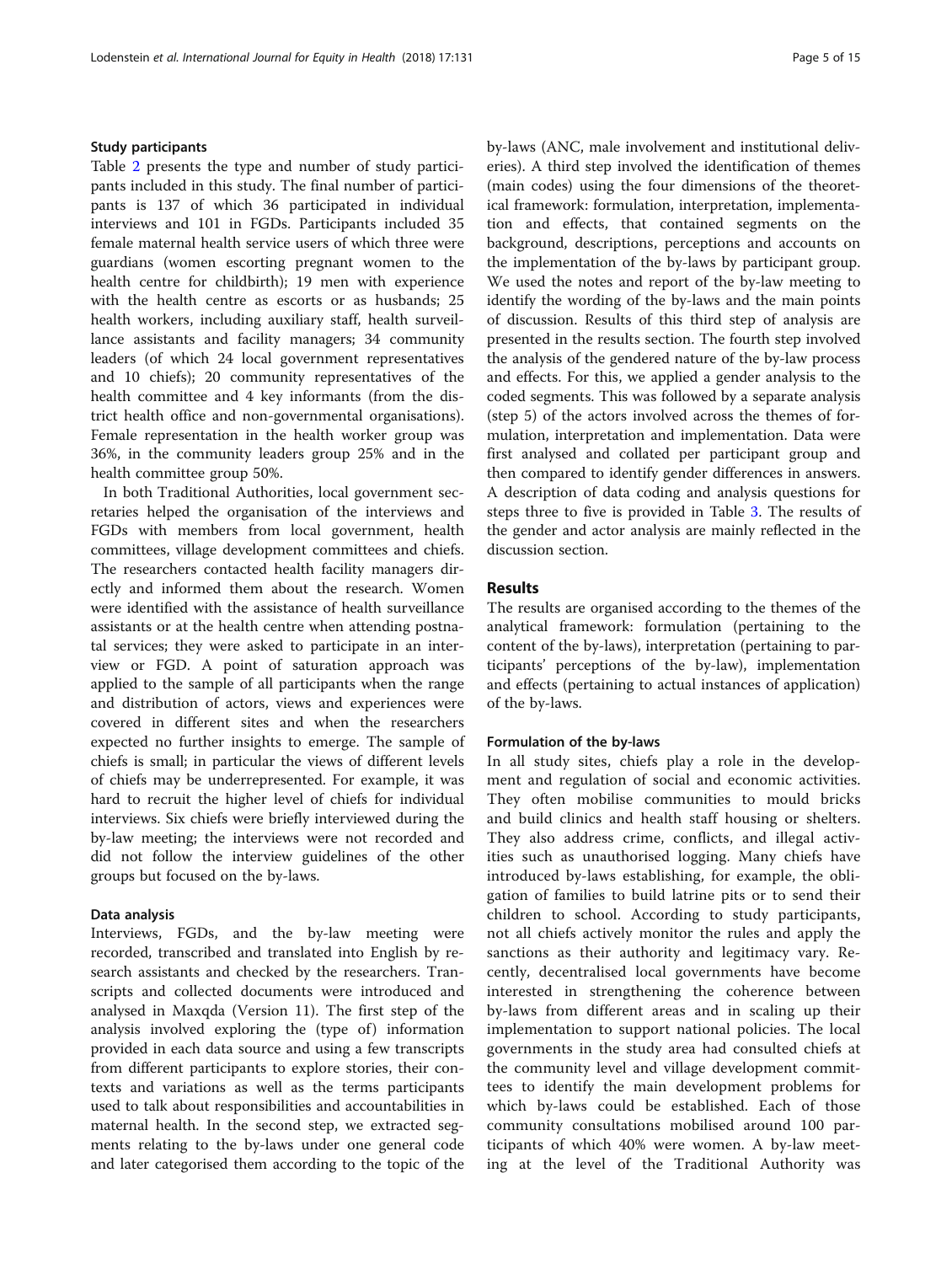| Main code                                  | Description (step 3)                                                                                                                           | Gender analysis (step 4)                                                                                                                                                    | Actor analysis (step 5)                                                                                                                                                                                                                                                                   |
|--------------------------------------------|------------------------------------------------------------------------------------------------------------------------------------------------|-----------------------------------------------------------------------------------------------------------------------------------------------------------------------------|-------------------------------------------------------------------------------------------------------------------------------------------------------------------------------------------------------------------------------------------------------------------------------------------|
| 1. Formulation<br>of by-laws               | Identifiable rules - official, legal or<br>widely known or reported (written<br>and unwritten) regarding expected<br>and sanctioned behaviour. | Rules about gender within the by-laws<br>(how are the responsibilities of women<br>and men formulated; what are the defined<br>sanctions for women and men?).               | Who participates, who develops the<br>content of the by-laws, who enforces?                                                                                                                                                                                                               |
| 2. Interpretation<br>of by-laws            | Perceptions about the objectives and<br>appropriateness of the by-laws.                                                                        | Perceptions about gender roles and<br>responsibilities in maternal health care;<br>perceptions about the by-laws as a tool to<br>correct behaviour in maternal health care. | Who confirms, accepts, questions the rules;<br>how are actors positioned in the gender<br>hierarchy? The interaction in FGDs was<br>analysed separately (what topics produced<br>consensus or conflict; whose interests were<br>being represented; was a particular<br>member silenced?). |
| 3. Implementation<br>and effect of by-laws | Evidence of implementation<br>(issuance of sanctions) and its<br>effects on the actors involved.                                               | The gendered implementation and<br>effects of the by-laws.                                                                                                                  | Analysing specific accounts: to whom and<br>under which circumstances is the by-law<br>applied; what were decisions involved and<br>who made the decisions: who is affected<br>by the application of the by-law and how?                                                                  |

<span id="page-5-0"></span>Table 3 Coding framework and steps of analysis

meant to aggregate data and prioritise the by-laws, refine the rules, sanctions and enforcement mechanisms. Criteria for prioritisation were the level of complementarity with other laws and measures taken by the government.

Three by-laws on maternal health were adopted at the meeting: the first requires mandatory ANC visits by women from their third month of pregnancy; the second obliges men to escort their wives to the ANC clinic; and the third obliges women to give birth in a health centre. This reflected priorities from the community consultation meetings, although other sexual and reproductive health issues had come up there, such as child marriage, teenage pregnancy, confidentiality of HIV testing and sexual harassment in schools. Compared to other by-laws, for example on hygiene and sanitation or child education, those concerning maternal health were only briefly discussed as they were considered clear for everyone, institutionalised, grounded in national policy and applied in most villages. The consensus at the meeting was that these by-laws did not need a redefinition or re-enforcement.

All groups of interview and FGD participants mentioned the existence of by-laws on maternal health. However, they formulated the content of the by-laws differently from each other and from the definitions in the meeting. The most common formulations are presented in Table 4. Non-institutional childbirth, including home-based deliveries, childbirth on the way to the hospital and late arrival at the health centre were all punishable acts. Punishments ranged from capital (animal) to financial penalties. The by-law on male involvement in ANC services provides a condition under which unescorted visits are allowed: women need to justify the absence of their husbands by presenting a letter from the chief to the health facility.

Data from the interviews and FGDs reveal that chiefs at village and group village level initiate, monitor and enforce the by-laws and they issue and collect

the fines. This was confirmed by data from the by-law meeting. Chiefs are informed about non-conforming cases through a network of community-based structures such as the 'secret mothers', health surveillance assistants, village development committee members, health committees and health workers. The content and procedures of the rules regarding maternal health were hardly questioned in the by-law meeting. By contrast, reports from the community consultation meetings that were held prior to the by-law meeting and data from the FGDs showed that there were objections to the idea of by-laws, restricting free choice and other human rights. Hence, it seemed harder for people to debate the content of the rule higher up in the hierarchy of local government.

# Table 4 Rules regarding ANC and institutional childbirth

#### Antenatal care visits

"When a woman is three months pregnant she should start going for ANC; if she fails she should be fined" (by-law meeting).

#### Male involvement in ANC

"When a man does not escort the wife to ANC there should be a punishment" (by-law meeting).

- This can be avoided if the woman has a letter from the chief justifying the absence of the husband.
- A trophy is given out quarterly to a health centre that has performed well in terms of male engagement (District health office/UNICEF)

#### Institutional childbirth

"Women will be punished for not delivering in the health centre" (by-law meeting). Specific by-laws:

- "A woman who has gone to a TBA should be punished".
- "When a woman delivers at home or on the way there should be a punishment".

• "When a woman arrives late at the HC, she should be punished". Penalties for home deliveries involve paying a goat or an amount between 3000 (USD 5) and 20,000 MKW (USD 35). Deliveries on the way to the facility are fined with 1500 MKW (USD 2.5) and for late arrivals 1000 MKW (USD 1,8)<sup>a</sup> .

<sup>a</sup>At the time of the research (2015) the exchange rate was approximately: 565 MWK = 1 USD. The GDP per capita was USD 1200. The household cost (medical and transport etc.) for women admitted to complication care in Malawi was approximately 7 USD in selected districts in 2015 [\[27](#page-14-0)]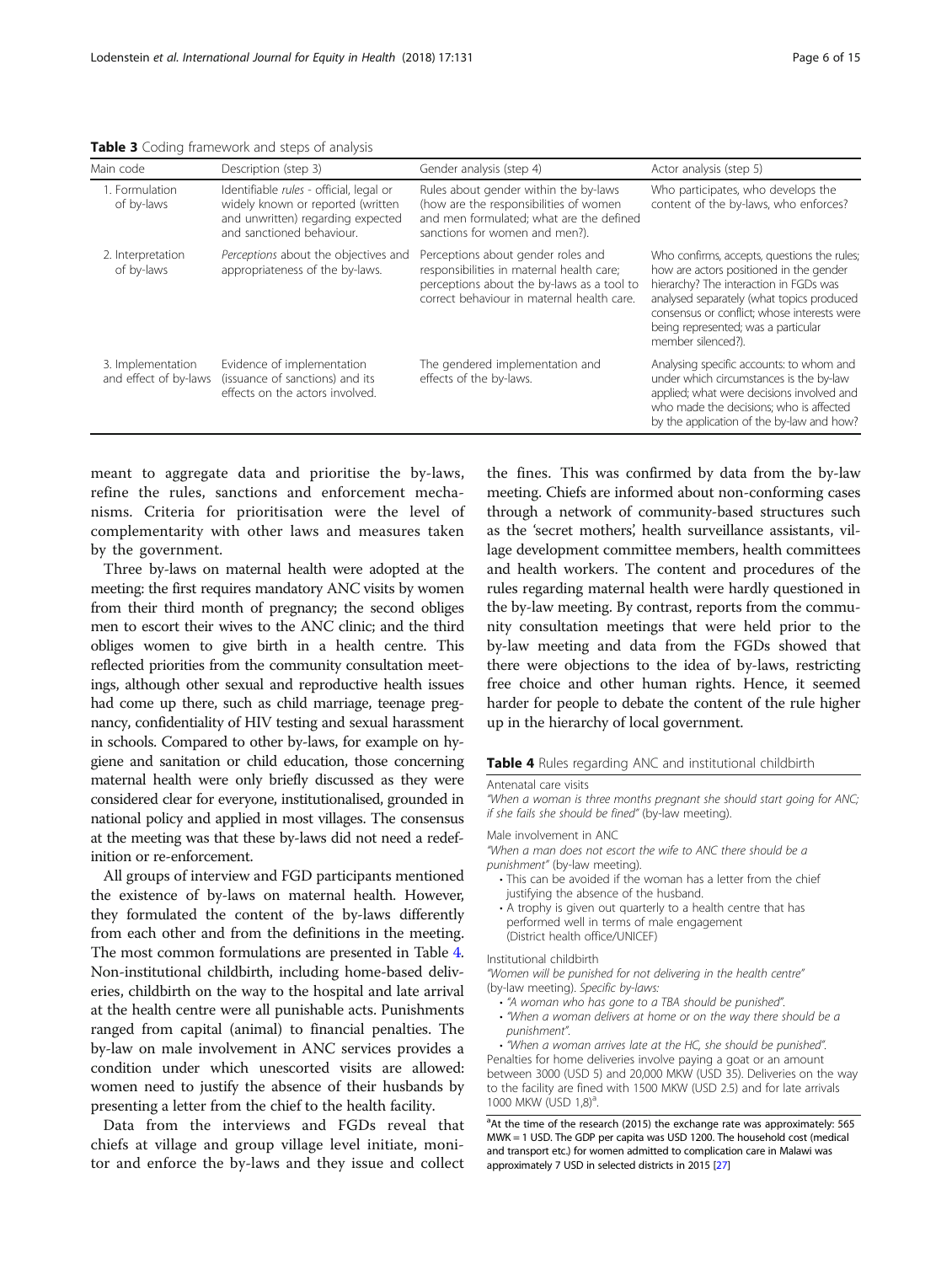# Interpretation of the by-laws

#### Perceptions of norms addressed in the by-law

The majority of participants fully supported the principles addressed in the by-laws. Participants agreed on the importance of male involvement in maternal health care, albeit for different reasons. From the women's point of view, husbands, when attending ANC clinics, become aware of the financial and material resources that are required during pregnancy and childbirth. Husbands, women argue, would take the advice on pregnancy and childcare from a nurse and clinician more seriously than from their wives. Husbands confirmed in an FGD that it was important to attend ANC "to hear what is needed at the hospital". Most of the husbands in FGDs had attended training and education sessions by male champions and they were aware of their obligation. Most had accompanied their wives during the most recent pregnancy for financial, material and medical reasons, but a few also saw it as an 'act of love'. Two others mentioned the reciprocity in their marriage: "a man takes a wife as a helper and then needs to help back" and "she helps around the house and takes care when you are away, so you need to take good care". A local government chairman confirmed that the by-laws had led to changed gender relations "as per culture, we feel like mothers are the ones who should come to the maternity, not the fathers. That has now changed, many men see reproductive health as a joint responsibility".

Health workers, in particular, saw the importance of male involvement for birth preparedness and maternal and child survival. They felt the by-laws emphasised that couples should jointly bear the consequences of pregnancy, and in particular, the complicated ones. Health workers and women also shared a strategic interest: men who accompany women during ANC and childbirth "cannot continue having children when they see the woman's problem".

The need to give birth with a skilled birth attendant was widely recognised among all participant groups to ensure a safe delivery and maternal and child survival. A local leader associated institutional deliveries with the maintenance of families and the future of the community:

"When expectant women patronise the hospital, come in time…, that means we are sure we'll have a future as the future lies in the new generation. And if the new generation comes in and is protected, we are sure that it is maintained and developed" (male local government chairman - ADC01–1).

#### Perceptions on the by-law as instrument to enforce norms

In interviews and FGDs, participants, in particular local leaders and health workers, repeatedly referred to the

by-laws as a strategy that had worked best to change behaviours of women and men. The value of having by-laws, according to the participants, lay in their potential to raise awareness on correct and incorrect behaviour, and lead to positive behaviour change. According to a health worker, by-laws on institutional deliveries are effective in that they provide a warning and a sense of fear among women:

"If that one would be punished then the others can learn a lesson saying eh we are going to be punished like our friend so others will be afraid. So at least they can change their behaviour" (FGD health workers HF2).

According to the following statement of a health committee member, by-laws draw on authority (the right to punish), political legitimacy (as part of government policy) and democratic legitimacy (instrument of a 'parliament') needed to change attitudes and behaviour towards reduced maternal mortality:

"The chiefs should take part because if it comes from them it carries more weight. Since there are by-laws, a woman should not give birth at home and should not skip her antenatal care days to avoid being fined. Even if it was a mistake to have birthed at home, still the fine will have to be paid. These laws acts as our parliament, and once said it is never reversed. Since the chiefs have taken side on this issue, it has given rise to the number of women coming to the hospital. Even a husband now is part of this issue because they escort their wives to the hospital" (male health committee chairperson HF1).

Local leaders and health workers considered by-laws on male involvement in sexual and reproductive health crucial, as men are a particularly difficult group to reach through other methods. By-laws were seen as the last resort to get men to comply with instructions from the health educators or male champions and to respect their duties as spouses and fathers. According to a local government chairman, with by-laws, the "people buy what the government is saying".

# By-laws for intentional non-compliance

The need to have by-laws aimed at women's health-seeking behaviour was justified to promote compliance with health educators' instructions on safe motherhood. In the eyes of local leaders and some health workers, punishments were considered particularly important for those women, who, despite health education and information, increased knowledge on safe childbirth and increased access, lacked the will to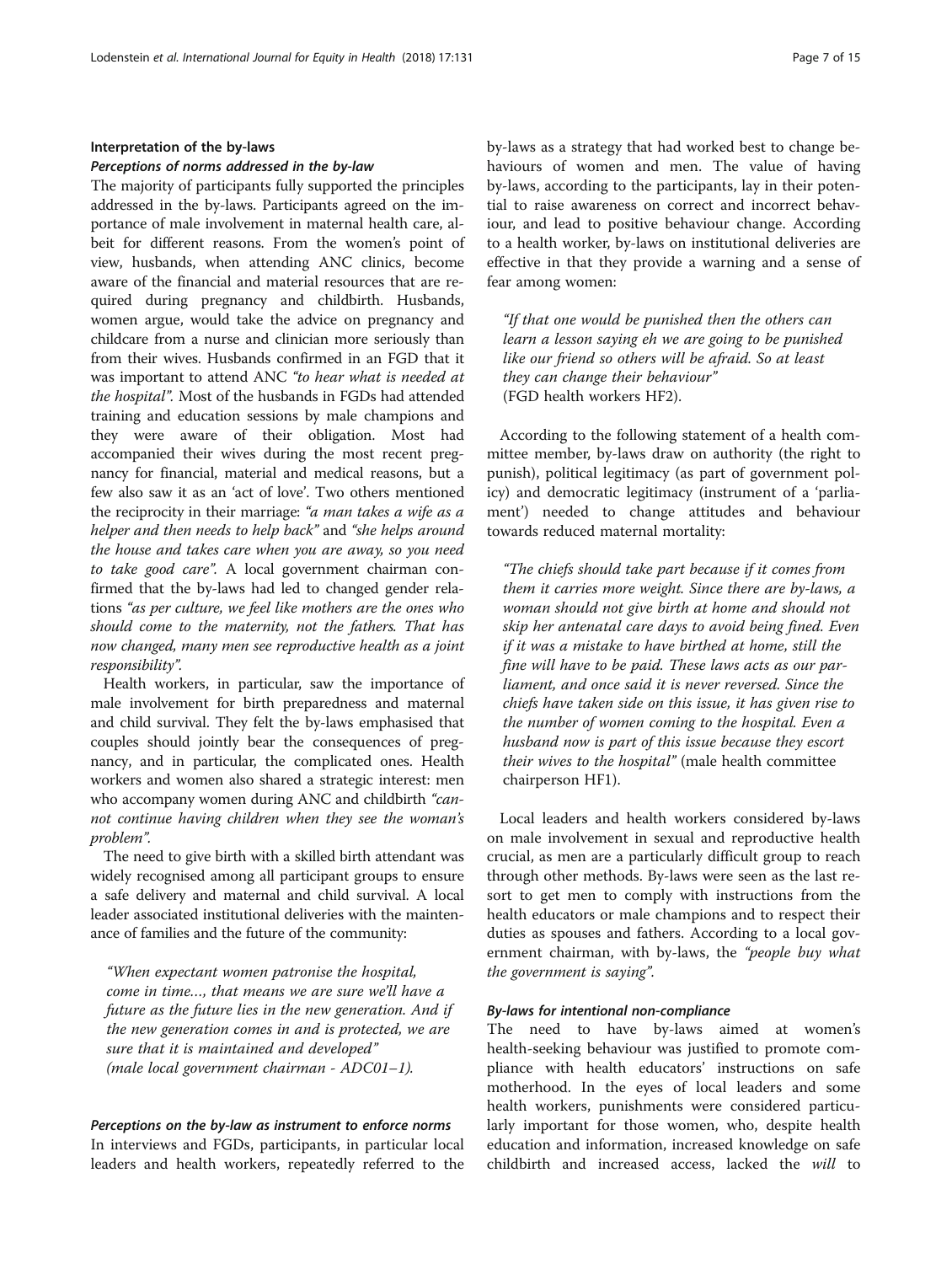comply to rules. A nurse explains that only intentional actions should be punished:

"If she just started the labour pains right at the moment when she has come…then there is no need to punish her. To me, I feel like, a punishment maybe could be there for those who have decided "I will never deliver at the hospital, I'll deliver at home", Yeah, there, the punishment is right" (male nurse-midwife  $-$ HW05HF4).

One health worker adds that it is the woman's deliberate choice to delay "because they start to do other things". This point of view is also reflected in the unwavering opinions of a chief and a district health officer. They argue that the rule should universally be applied to every pregnant woman as:

"Every pregnant woman knows she is about to deliver and she is supposed to go to the hospital before the ninth month" (Chief – GVH02HF3).

"They know the policy, and it is due to their own delays that they deliver at home" (District health officer-DHO01).

The district health officer and local government secretary add that women can avoid the penalties by making use of the maternity waiting homes provided by the authorities. Hence, according to them, women are to be blamed for not using health facilities and for the consequence, the penalty. According to such perceptions, women need to be held to account for their reluctance to attend ANC and institutional delivery services.

An additional argument for punishing women came from a female nurse-midwife who suggests that women should be punished for taking medical risks, but also for putting health workers at risk of losing their license:

"We should tell her that you did not do good because if something happens like any complication, the ones to suffer will be the health workers, not the woman. If you are the nurse they [referral hospital] will see that complication, and they cannot say that patient came in late, they will just take away your license, and you may be fired. So you agree with the community on ways of punishing that woman" (FGD health workers HF2).

The proponents of the by-laws and punishments were mainly authorities such as the district health authority and local government representatives, all men, and the nurse-midwife quoted above. Other

participants, however, held other opinions on the fairness of the by-laws as discussed in the next section.

#### Contesting views on the fairness of the by-laws

During interviews and in particular during FGDs, some health workers, local government councillors and health committee members (women and men) held nuanced views on the by-laws. They were in particular critical about the prevailing principles of individual responsibility and universality, as illustrated by two case studies (see Table 5).

During the FGDs with health workers, the researchers observed the tendency of health surveillance assistants and support staff to be more forgivable towards women and hence more critical towards the by-laws. It was only during the discussions that nurses and clinicians joined this position leading to a

#### Table 5 Case studies

Case 1: Home births and delays in arriving at health centres: individual versus collective responsibility.

There was disagreement among participants on whether it was appropriate to penalise individual women for home births and late arrivals at the health centre or whether families, chiefs and communities should be held accountable. According to two male councillors, the community, in particular the chiefs should be fined as "it is their job to save mothers" and they are the ones responsible for the promotion of institution-based deliveries. The anticipation of punishment for chiefs would allow them to increase their efforts and it would be a way to hold them accountable. Others, however, proposed the punishment should apply to the family of the woman, including the husband, as barriers to reach the health facility in time are most likely related to familial circumstances. Moreover, husbands are the ones who need to assist with potential blood transfusion and transport in case of complica tions and they are directly responsible for maternal survival. A clinician and a nurse did not want to blame the husbands as they usually are willing to release money and join their wives but it is guardians (a pregnant woman's family member or elderly woman accompanying them to the clinic) who intentionally delay women, and who promote home births.

Case 2. Delay in arriving at the health centre: universality versus unique circumstances.

Health workers held nuanced views regarding the conditions under which women should be punished or not for arriving late for childbirth. For example, a male clinician and a female nurse argued that exceptions should be made for women living far away from the health centre. Other health workers were of the opinion that punishment should not be routine practice because "birth cannot be predicted" and "there can be miscalculations in due date". Another female nurse argued that poor families compare the costs of coming early to the maternity waiting home and coming late and decide to come just before the delivery to save costs. She insists the task of a health worker is to understand the reasons for late arrivals of women before making a judgement. In two FGDs, health workers agreed that they should help women regardless of their timing to attend the facility. Hospital attendants and health surveillance assistants, but also some male and female nurses, emphasise that advising and counselling is better than punishing since this fits better the potential personal circumstances of women as well as facility circumstances, as explained by a male health worker: "The way it is here, the maternity ward is small, and many people also sleep on the floor, it's your luck sometimes that a person comes when it's already time to give birth. She has left the space for other women, others come from faraway places, so you see she lightens your burden in that she will give birth just three days and she is out" (male environmental officer HF1).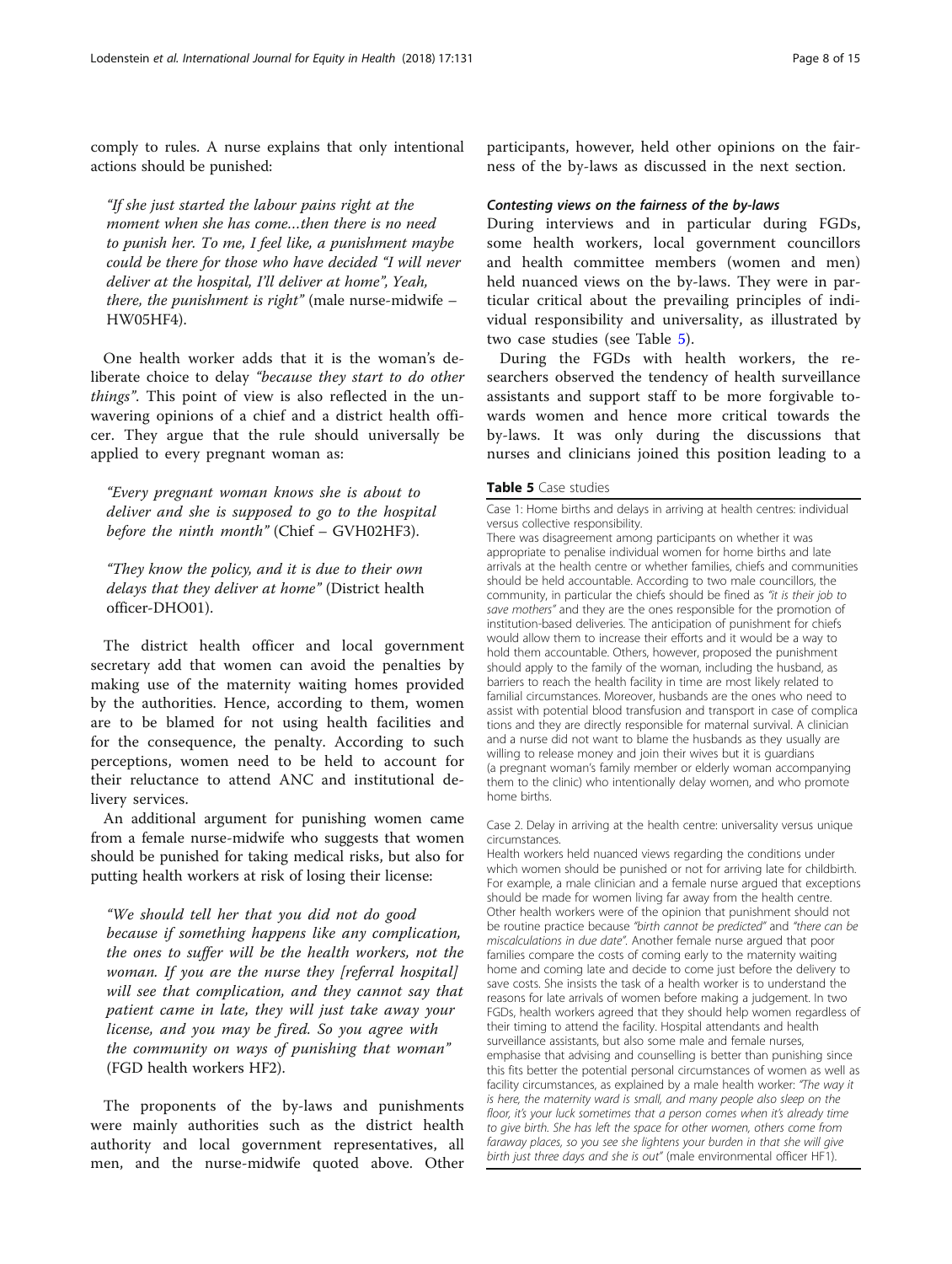common agreement that by-laws did not fit the reality and complexity of maternal health care.

#### Implementation and effects of the by-laws

According to participants' accounts, the by-laws are unevenly implemented. Some chiefs do not monitor and enforce them, some do it very strictly; some health workers continue helping women despite coming alone to ANC or late for their delivery, and some health workers are applying self-made sanctions. Table 6 presents material and non-material sanctions that were applied for non-compliance to the rules of maternal health care. Non-material sanctions include women's experiences and feelings of being discriminated and unfairly treated by leaders and health workers.

Interestingly, all sanctions applied to women were negative sanctions, while one positive sanction – an award – was introduced to reward health workers for their efforts to increase male involvement, illustrating how behaviour of women and health workers is valued differently.

# ANC visits

Rather than chiefs monitoring and applying the by-law on ANC visits, health workers are reported to punish women who do not attend ANC or do so at a later stage in the pregnancy. A female ADC member attested:

"As they are three months pregnant, they want to start the ANC but sometimes they are delayed. When they go in the fourth month to the hospital, they are not assisted and they are fined to pay maybe 2,500 (USD 4). So they go back home to try to find some money, and even if they do not find money, they still go the health facility to not be further delayed. They [health

|  | Table 6 Implementation of the by-laws |  |  |
|--|---------------------------------------|--|--|
|--|---------------------------------------|--|--|

| Rules                       | Material and non-material sanctions reported                                                                                                                                                                                                                                                                                                 |  |  |
|-----------------------------|----------------------------------------------------------------------------------------------------------------------------------------------------------------------------------------------------------------------------------------------------------------------------------------------------------------------------------------------|--|--|
| Antenatal care<br>visits    | • Denial of care by health workers<br>• Financial penalty issued by health worker for<br>coming late to ANC (beyond three months)                                                                                                                                                                                                            |  |  |
| Male involvement<br>in ANC  | • Chief refusing to write letter to excuse absence of<br>husband<br>• Women coming without husbands treated after<br>women who are with husbands<br>• Women who come alone sent back by health<br>workers<br>• MoH and UNICEF introduced a new award that<br>health facilities can win if they increase the number<br>of male ANC attendants |  |  |
| Institutional<br>childbirth | • Payment in kind for home delivery (goat)<br>• Financial penalty for home delivery ranging from<br>MKW 6000 to 20,000 (USD 10-35)<br>• Verbal insults to women who do not bring<br>material, such as razors, soap and cloth, to the<br>facility for their delivery                                                                          |  |  |

workers] will end up shouting at you in bold language, "how come you didn't find the money!". And even those who pay the money are delayed and it does not become good" (female local government councillor in FGD – W3FGDADC1).

#### Male involvement in ANC

The by-law that requires women to justify the absence of their husband in writing is actively applied in some villages but not in others. Local government councillors reported that the by-laws are often not followed; that some chiefs do not have the power to admonish husbands or the capacity or will to write a letter. They also indicated that the safe motherhood committees do not follow-up on the by-law and sometimes even discourage men to accompany their wives, as some members consider male involvement in ANC as socially and culturally unacceptable. A chief, however, states he applies the rule and has husbands pay a goat for their absence during ANC. Where a chief is not active, health committee members sometimes follow women home to ask the husband why he did not come as they feel co-responsible for maternal health.

Local government chairmen from both Traditional Authorities report they receive many complaints from the community about the requirement to have a letter to justify the absence of husbands. Such complaints come from women whose husbands work abroad or whose husbands refuse to engage in maternal health care. A local government councillor described two cases whereby the chief refused to write a letter because the husband refused to escort his wife. An elderly woman even appealed to excuse the woman for having a defiant spouse and to grant her the letter. A health worker reported that it was particularly difficult for unmarried women, and for women with an absent or refusing husband to get a letter from the chief. These women, consequently, were more likely to give birth at home. A local government councillor narrated one such case:

"A baby died here last year. The woman told the husband to go to antenatal care, but he refused. Then she came alone, but without the letter, the health workers sent her back. The second time she came alone again, and they sent her back again. At last, she just sat down until she delivered at home, her mother tried to get her to the hospital, but she delivered right at home. The baby was also born with diseases, the baby stayed for two days and died because the husband was negligent" (female local government councillor in FGD - W3FGDADC1).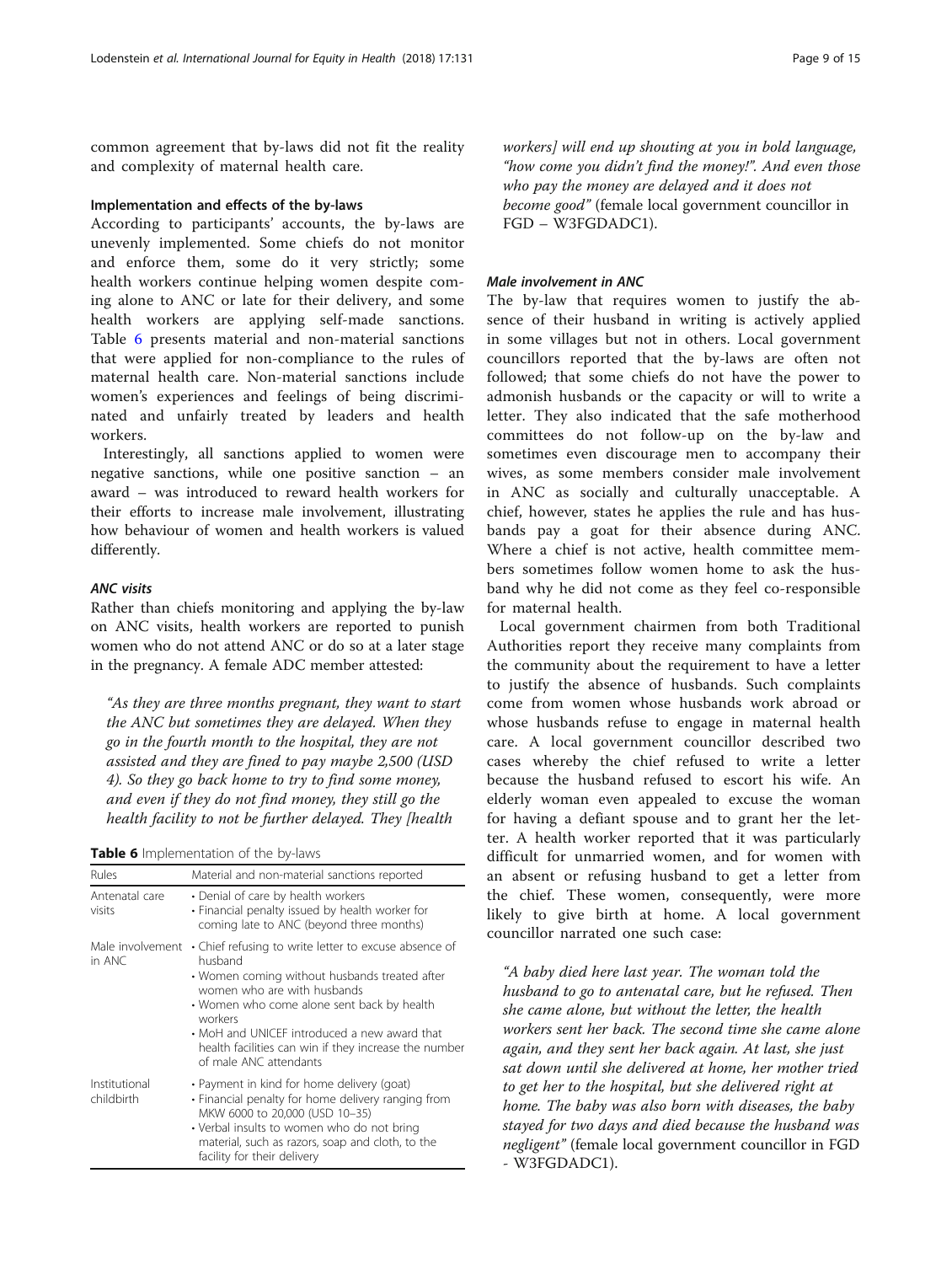It is striking in this case that the blame for a neonatal death is placed on the husband for being 'negligent' rather than the health facility staff for refusing to provide care. Another councillor confirmed receiving complaints of similar cases whereby women are being sent back when they come alone for ANC. The denial of services by health workers then constitutes an additional punishment not foreseen in the by-laws. Understandably, this also works the other way around; there are also cases where women are helped in health centres, despite the fact that they are alone. Health workers then consciously ignore the by-law, or do not actively take advantage of it for their own interest.

#### Institutional childbirth

It was unclear from the interviews to what extent the by-law on institutional childbirth is enforced. One participant said that since it has existed for some years, the by-law works now as a reminder; institutional deliveries are "in everybody's mind and hearts". Most women in FGDs stated they had not experienced paying a fine themselves but that they had heard it was applied. One health worker also stated he has never seen a woman paying a goat, while six health workers in an FGD all had seen women paying different amounts, mostly around 6000 MKW (USD 10) equalling the price of a goat. Reports from health committee members, confirmed this. Two members explain that they report "women who have broken the law" to the chiefs and that goats are being paid. Apparently, variations exist whereby health workers administer penalties as they feel is appropriate to women who do not comply with maternal health instructions. A male nurse, for example, explained that they ask women who come late for their delivery (when labour already started) to pay some money to women in the maternity waiting home as to relieve them as a form of solidarity fund. A health committee member reports another form of punishment for not complying with the rule to bring material for the delivery:

"Those who come empty-handed, or without the disposable black paper or the razor blade, the doctor finds the items for them. But once they have delivered, they are given a punishment…they will not be discharged unless they pay back the items" (two male health committee members HF2).

Women also saw verbal abuse and health workers' shouting at them as a form of punishment for not bringing material. Women justified this punishment as they blamed themselves for not obeying the rules.

# **Discussion**

This study provides a detailed account of the content, process and effects of by-laws in the field of maternal health care in Northern Malawi. A first main finding is that in the study area, the by-laws on maternal health are widely known, discussed, applied and even scaled up by local governments. They reflect by-laws in use in other districts in Malawi [[16](#page-13-0), [17\]](#page-13-0). The findings of this study show how they are a visible feature and reality of everyday lives of women and men in the community and a discernible element of the health system. The second main finding is that, through the system of by-laws, chiefs and local authorities have considerable influence over who accesses services and on what terms. Hence, they are important actors in the complex web of accountability relationships in the local health system. These actors, however, operate in a gendered environment that is reflected in the ways in which actors construct, negotiate, legitimise and contest women's and men's behaviour, responsibilities, accountabilities and criteria for sanctions. This paper does not aim to debate the position of traditional leaders in society but its value lies in providing a critical assessment of the gendered nature of local governance processes, with by-laws as central features of maternal health care in Malawi. In the following, we will elaborate on the gendered nature of the by-law process as well as the implications for the way in which we understand accountability and for the approaches used in health policy-making and programming.

# The gendered nature and process of the by-laws

While we organised the results section in three separate steps of the by-law process, we recognise that the steps interact and reinforce each other when it concerns gender and power issues.

In their formulation, the by-laws are gendered in that their subjects are individual women who are (threatened) with punishment and in many cases punished for not complying with the instructions for safe motherhood defined in policies, and social rules defined in communities. The gendered relations of responsibility and accountability are particularly visible in the by-law on male involvement. While the responsibility of husbands in maternal health care is officially defined and increasingly accepted socially, the accountability is claimed from women through a range of sanctions for the absence of their husbands. The husbands, and other male community members, are, apparently, more easily excused from their responsibilities. The attribution of individual responsibility to women for successful care and good maternal health outcomes, confirms the fact that reproductive health, and maternal health, in particular, has historically been seen as a woman's issue or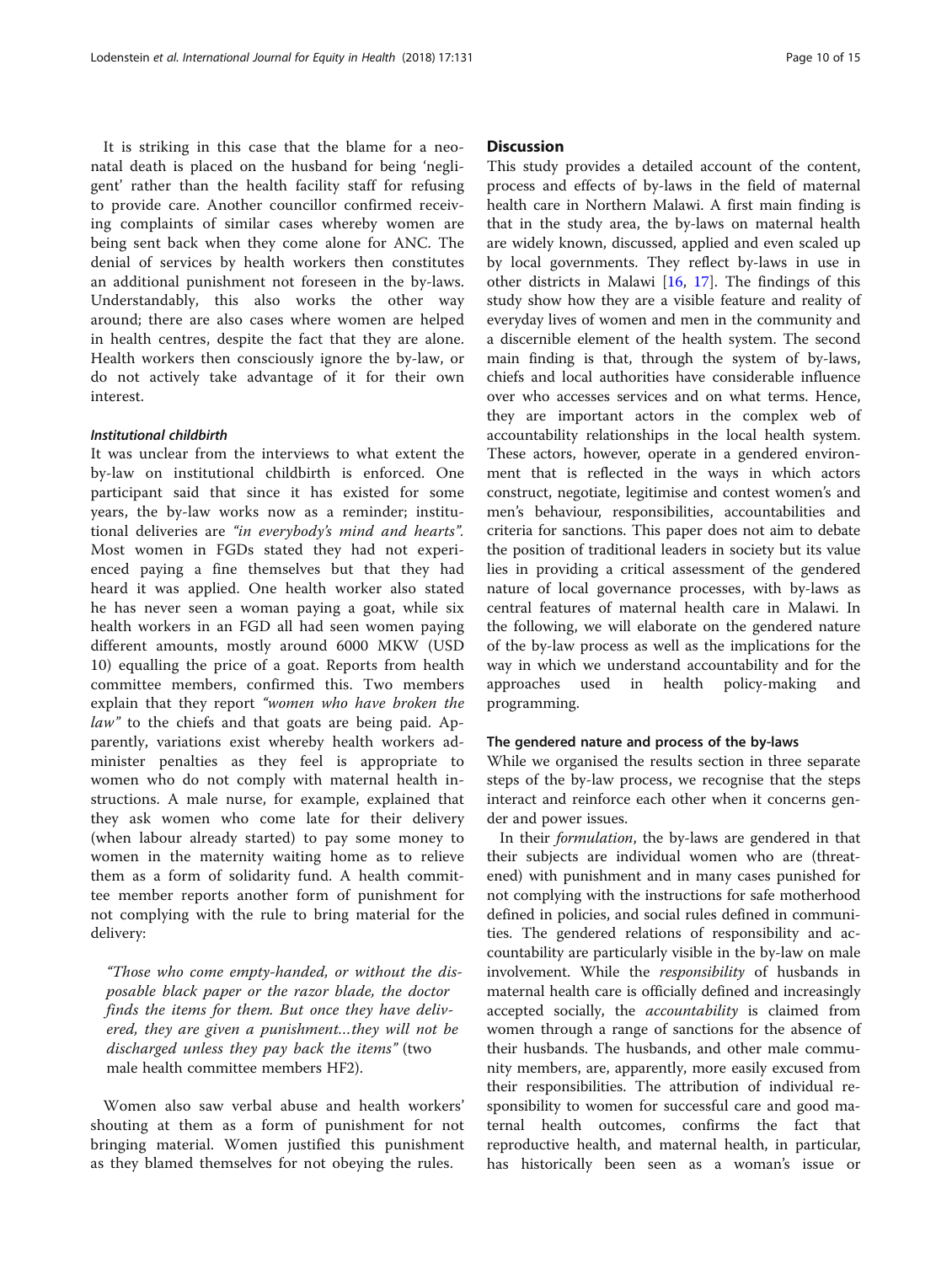responsibility rather than a right [[28\]](#page-14-0). Also, the attribution of responsibility to women reflects gender as a relation of power, whereby women's roles are defined in relation to, and after, men's roles.

The gender bias in the by-laws is problematic for several reasons. The 'excuse letter' makes women unwillingly dependent on men, and in particular male partners and chiefs. It disproportionally affects unmarried women or women who have an absent or refusing partner. These women, who may already suffer from discrimination, experience an additional burden in terms of time needed to look for support and funds, the need to plead for a letter from the chief, the potential humiliation in the community and the health centre and delayed services with all the risks involved. A study in Uganda shows how women without a partner even adopt strategies to circumvent punitive measures by taking men other than their partners to the clinic [[16\]](#page-13-0). The discrimination of women on multiple grounds (by gender, marital status, income) in male involvement programmes is confirmed in other studies on Malawi [[29\]](#page-14-0) and highlights that gender intersects with other social stratifiers that shape experiences of vulnerability, accountability relations and health outcomes [\[30](#page-14-0)].

Furthermore, the attribution of responsibility for male involvement to women ignores addressing particular challenges men face in access to sexual and reproductive health services, such as negative provider attitudes towards men and male unfriendly services [[31](#page-14-0)]. Also, by separating out women from other actors in the by-laws and health programmes more generally, structural barriers of access to care, such as financial and geographical barriers and supply-side factors (availability and quality of human resources and equipment) at the point of service delivery, are overlooked. In sum, in addition to the disempowerment of already marginalised women, the by-laws may result in missed opportunities to achieve programme goals, such as uptake of family planning, HIV testing and PMTCT services and opportunities to strengthen gender equality in families, communities and health systems.

With regard to the interpretation of the by-laws, we observed significant differences in perceptions on the appropriateness and fairness of the by-laws including concerns about gender equality and women's human rights. This was particularly illustrated by the two case studies. Broadly speaking, the actors in our study can be positioned on a spectrum of agreement with the by-laws. On one end, those in authority (such as the local government councillors, secretary, chiefs and some health authorities) legitimise the coercive character of the by-laws through a language of blame (for women's reluctance to use services) and punishment of (disobedient) women. They emphasise women's reproductive duty in the family and the community and the duty of community leaders to oversee this role. Some members of local government as well as women and men in communities and those at the frontline of service provision, in particular lower cadres of health workers, are positioned on the other end; they avoid these terms, and consider and defend women's particular circumstances. The position of health workers vis-à-vis the by-laws seem influenced by their position in the hierarchy whereby those higher in the hierarchy were more rigid and punitive, while those lower down were more lenient and compassionate emphasising their moral obligation to deliver care. We did not observe major differences in opinions by gender or position of technical staff (clinicians or nurse-midwives).

The diversity of views and nuanced opinions contradict the narrow and gender biased formulation of responsibilities and accountabilities in the formal by-laws, which were set during the by-law meeting. During the by-law meeting, the position of persons in authority dominated the formulation and prioritisation process where there was limited space for the nuanced opinions and contesting voices. Moreover, even when concerns about dignity and human rights would have been heard, they might have been neglected in the name of gains in effectiveness of the safe motherhood and male involvement programmes [[32\]](#page-14-0). This shows that international development organisations, through their priorities and preferences, can significantly influence or override local implementation processes, choices and accountability systems [\[30](#page-14-0)].

Regarding the implementation of the by-laws, we observed important variations in practice and the non-application or selective application of the by-laws. This finding was also reported by Greeson et al. [[12\]](#page-13-0) in the context of penalties on institutional deliveries in Zambia. This may partly be explained by the limited knowledge, capacities and authority of chiefs and local authorities to use and enforce by-laws but also by the different interpretations of the by-law. Health workers' ambivalence vis-à-vis the by-laws seems to translate to some health workers actively supporting their enforcement, some applying their self-defined sanctions and others refraining from applying them or ignoring them. This suggests that health workers have significant gatekeeper power regarding access to services, regardless of local or national regulations and their interpretations [[33\]](#page-14-0). The findings show that such power can turn out positively or negatively. The denial of care by providers or verbal abuse as retribution for not obeying facilities' instructions has been observed in Malawi before [[34](#page-14-0)]. It illustrates the power asymmetry between women and health workers and fits the larger culture of disrespect and abuse in maternal health care [\[35](#page-14-0)]. The gendered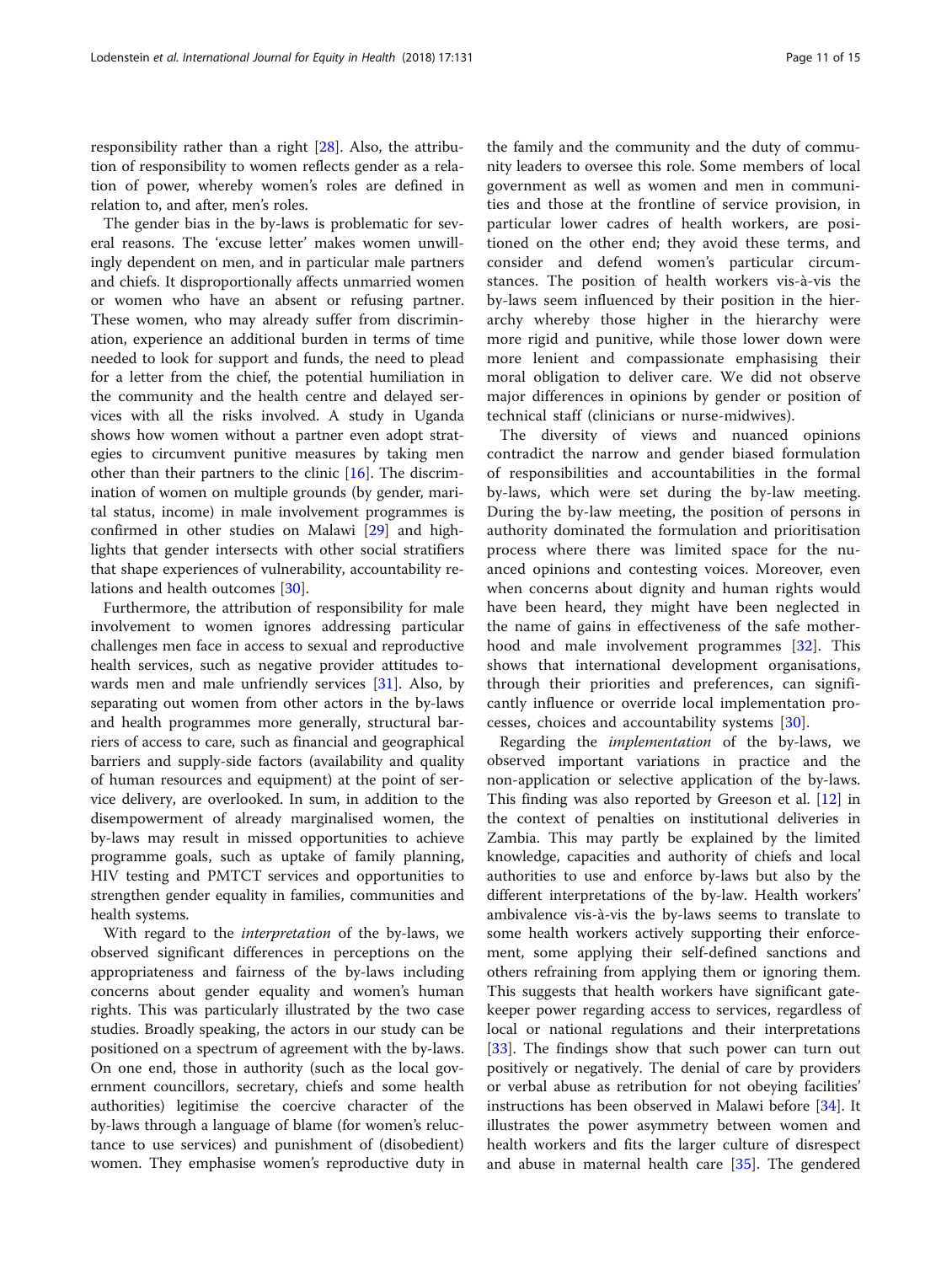accountability relations expressed in the by-laws may strengthen this power imbalance at the frontline of service delivery, disempower women and impinge on women's right to health, dignity, non-discrimination and non-coercion, among others. Apart from a violation of Constitutional rights, these practices contradict Malawi's commitments expressed in the Safe and Respectful Childbirth Charter, the Sexual and Reproductive Health Rights policy and the 2013 Gender Equality act, among others [\[36](#page-14-0), [37\]](#page-14-0).

In the following, we will discuss the implications for the understanding of accountability relations and processes, for working with traditional authorities and for the design of reproductive health programmes.

#### Implications

#### Understanding accountability relations as gendered

This paper challenges common understandings of accountability in public health literature. Accountability usually refers to the accountability of public actors, 'the state' or service providers, while the local accountability dynamics in our case study indicate a form of 'reversed accountability', of women towards national and global targets. Similarly, women seem to be held accountable for health workers' performance and careers instead of the other way around. This important finding shows how gender norms (and other factors dividing power) may disproportionally place the burden on women in governance arrangements and maintain or reinforce their role as passive citizens in whose name programmes are designed and power exercised [[38](#page-14-0)]. Such a role, obviously, reduces women's ability to hold state and non-state actors (including traditional authorities) to account. Our findings add to the complexity of the task of defining and distributing responsibilities and accountabilities in health systems and reiterate the need to critically assess power asymmetry in accountability mechanisms, including the possibility of such asymmetry to develop into unwanted directions such as the 'demotion' of citizens or service users from agents to subjects of accountability.

On a positive side, the case studies in this paper suggest that responsibilities and accountabilities are constantly negotiated, and that this provides space for discussing, questioning and changing gender norms and developing gender-responsive accountability mechanisms. The FGDs in this research project provided a space to discuss the central questions in accountability: who should be responsible for what and under which circumstances?; who has the right to call someone to account and are responsibilities and the accountability process agreed beforehand by all parties?; is a control-based accountability mechanism the right approach to influence human behaviour and what are the alternatives? Social accountability projects in Malawi, and elsewhere, that promote maternal health by building relationships of co-responsibility, could also offer such space  $[39]$ . Gender sensitive spaces, then, should go beyond promoting women's participation but also aim at more substantive change by taking into account power asymmetries and by including gender equality as an object of accountability of all actors, including traditional authorities [\[40\]](#page-14-0). It is then that accountability can contribute to equity in access and quality of care and to the realisation of health rights.

#### Working with traditional authorities

As we have seen in this study, the use of traditional forms of accountability based on the assumption that they represent a moral and representative institution risks confirming and reinforcing gender norms and power relations. By leaving the implementation of programmes to community leaders, some targets may have been met but we observed the potential negative impact on (marginalised) women and health equity. We argue that community leaders act in a gendered environment and relying on them to achieve gender equality may be ineffective. But rather than dismissing traditional leaders for their potential disruptive role in service delivery, we argue that more attention should be paid to the way power is exercised and monitored. If substantial functions are transferred from the state to traditional authorities (or other non-state actors or local governments), adequate accountability mechanisms must be guaranteed to justify decisions and actions and avoid abuse of power [[41\]](#page-14-0). This supports Kelsalls' findings that, although chiefs are criticised in African communities, people want more accountable chiefs rather than no chiefs at all [[3\]](#page-13-0).

# Gender analysis in health research, policy and programming

The literature on health reforms has focused on issues of performance to the neglect of process [\[32](#page-14-0)], and evaluation studies in the field of sexual and reproductive health tend to report on the positive intended effects of programmes. Indeed, the Malawian male involvement programmes' first objective was to improve SRH indicators and evaluations report on positive results regarding access to family planning, uptake of HIV testing and PMTCT services [[16,](#page-13-0) [20](#page-13-0)]. Participants in our study also reported positive effects of the use of by-laws, such as increased awareness on maternal health issues and gender roles in families and increased uptake of services by women and men. Studies elsewhere in Malawi show that by-laws initiated by traditional leaders have also positively contributed to improvements in other fields, such as child marriage [\[42](#page-14-0)]. The current study highlights that it matters not just whether strategies are achieving what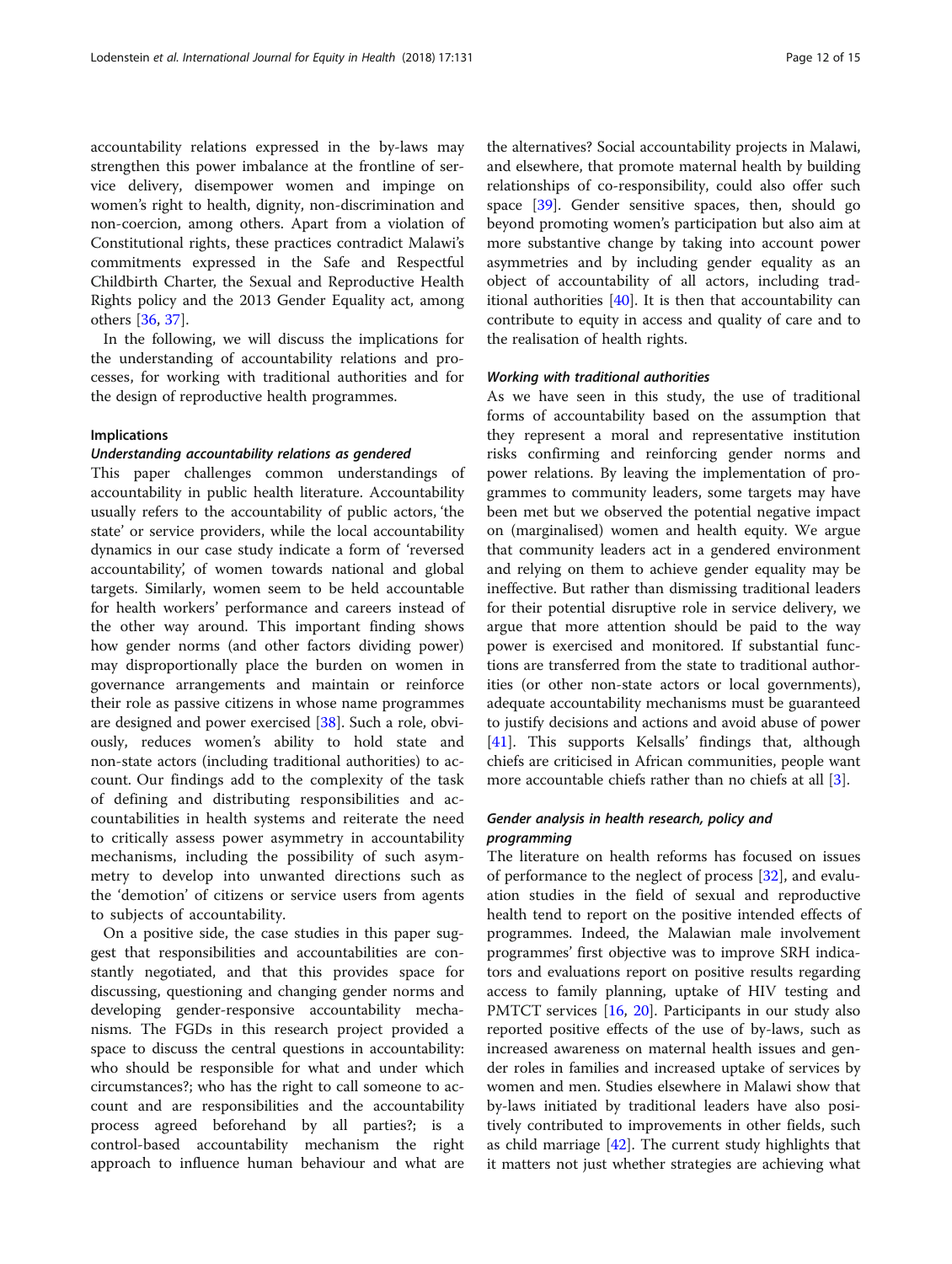<span id="page-12-0"></span>they were intended to accomplish (e.g. increased facility-based deliveries), but also how they are enacted and whom they benefit and exclude on paper and in practice. Negative effects, such as the ones described in this study, are likely to have passed unnoticed or when they are noticed, are labelled as 'unintended negative effects'. Most development agencies acknowledge the occurrence of unintended outcomes, but guidelines on how to detect and evaluate them remain limited [\[43](#page-14-0)]. We argue that the gender dimensions of sexual and reproductive health programmes can be detected, evaluated and responded to in programmes through gender analysis. This would help to understand the power dynamics and potential barriers women and men face in accessing services, and to reflect on how programme can achieve service delivery as well as gender equality goals or at least ensure that inequality is not perpetuated  $[44]$  $[44]$ . At the programme level, such analysis would help to compare approaches to motivate women and men to participate in health services and identify approaches that meet (different groups of) women's needs and respect their rights. The analysis in this study, for example, suggests that the empowerment of community health workers or lower level cadres of health workers may be more effective for women than empowering community leaders to influence health seeking behaviour. Importantly, the gender dimensions of governance arrangements and of access to maternal health services vary per local context and per type of service (e.g. ANC, HIV testing, institutional deliveries etc.). Gender analysis helps to identify context specific opportunities for change. From a policy perspective, gender analysis can transform the discourse of rights and strengthen the intrinsic value of human-rights based approaches in programming, as stipulated by national governments, UNICEF and other development organisations [\[45](#page-14-0)].

#### Strengths and limitations

The variety of views and power relations among actors underscores the importance of in-depth qualitative research methods. The FGD, in particular, provides participants with a platform to share experiences and a way to distil agreement, disagreement, and power dynamics between actors in the local health system. Unfortunately, it was not possible to organise an FGD with traditional leaders, which might have led to additional insights on the actual implementation of the by-laws, among others. The theory-based character of the study may make findings relevant to other maternal healthcare settings, including beyond Malawi. Before the research, the Dutch researchers were unfamiliar with the phenomenon of by-laws on maternal health; although

they regularly discussed findings and interpretations with Malawian key informants, they might have overlooked nuances.

# Conclusions

This paper aims to provide insights into local accountability relations involving traditional authorities in the context of two maternal health programmes in Northern Malawi. The findings and discussion contribute knowledge to the field of accountability in the health sector in four ways. First, the current study complements the literature on the phenomenon of by-laws in maternal health care that is sparsely documented, in particular where it concerns the challenges from a gender perspective. By-laws reflect a power relation rather than an accountability relation and scaling up their use as accountability tools seems inappropriate. Second, it reveals how gendered norms regarding roles and responsibilities in maternal health care play out in practice and impact on health equity. Such norms potentially apply to different types of accountability relations but they are often overlooked in accountability literature. Third, the study confirms the complexity of accountability relations in the context of sexual and reproductive health care and, in particular, the influence of gender inequality in families, communities, maternal health care and health systems on the outcomes of programmes and vice versa. It thereby questions the rationale for embedding health programmes in communities for reasons of sustainability and local ownership. Finally, the paper draws attention to the linkages between global development goals, national donor-funded programmes and local implementing institutions. The emphasis on facility-based childbirth in global and national policies can overshadow other important elements of rights to accessible, acceptable, quality and equitable care, in particular when this emphasis is translated into coercive methods that further impinge on women's rights. Mainly concerned with states as central targets of accountability, research should incorporate local accountability dynamics and promote a discussion on the emphasis on accountability as a concept and strategy in health programming. Our results also suggest that particular attention should be paid to gender and other power relations in sexual and reproductive health policies and programmes and to potential adverse effects of using local accountability systems.

# Additional file

[Additional file 1:](https://doi.org/10.1186/s12939-018-0848-3) Local government structures in Malawi. (DOCX 17 kb)

#### Abbreviations

ANC: Antenatal Care; DHO: District Health Office; FGD: Focus Group Discussion; HSA: Health Surveillance Assistant; NGO: Non-Governmental Organisation; TA: Traditional Authority; TBA: Traditional Birth Attendant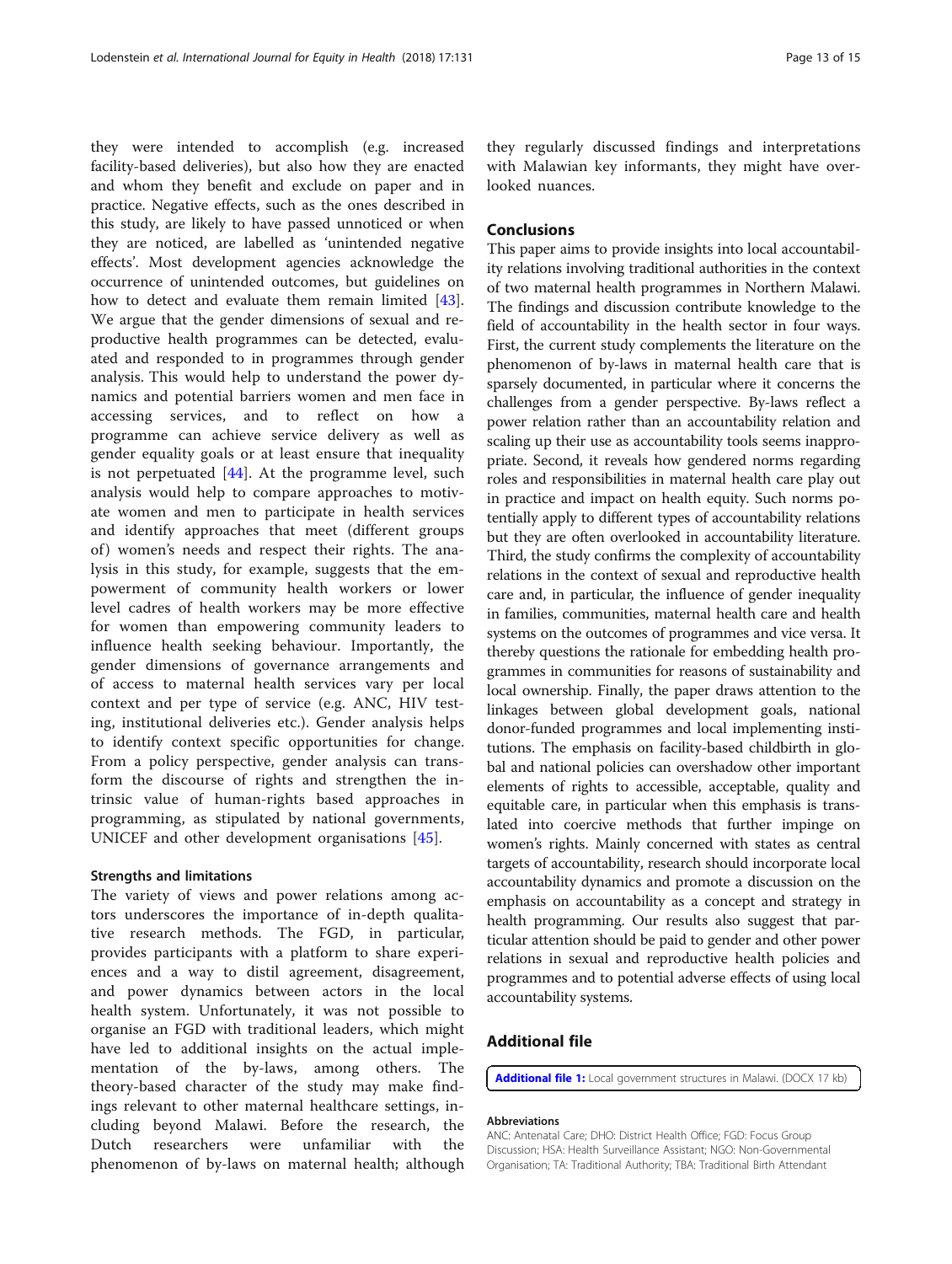#### <span id="page-13-0"></span>Acknowledgements

The authors acknowledge the Mzimba District Commissioner and the District Health Office of Mzimba North for their support to the research programme. We would like to thank Jenipher Mkandawire Jere, executive director of the Foundation for Children's Rights (FCR) and her colleagues, for their valuable advice, contacts and support during the fieldwork. We are thankful for the research assistance provided by Josephine Ngulube Chinoko. We gratefully acknowledge all the study participants for their time and willingness to share personal experiences and opinions. We are also grateful for the feedback received from the peer reviewers who allowed us to improve the manuscript.

#### Funding

This research is funded by the Fund for Global Health Policy and Health Systems Research of the Netherlands Organisation for Scientific Research (NWO/WOTRO)(grant number W 07.45.201). The funders had no role in study design, data collection and analysis, decision to publish, or preparation of the manuscript.

#### Availability of data and materials

The data generated and analysed during the current study are available from the corresponding author on reasonable request.

#### Authors' contributions

EL prepared the overall design of this study, the conceptual framework and data analysis methods with substantial contribution of KP. EL and KP led the data collection and were supported by KB. Initial data extraction and analysis was conducted by EL (FGD, documents, meetings) and KP (individual interviews) with dedicated sessions to compare and discuss findings. EL drafted the manuscript, while KP and KB critically reviewed it. MD and JB provided supervision of the overall research programme and feedback on the manuscript. All authors approved the final version of the manuscript.

#### Ethics approval and consent to participate

This study was part of a larger research project on the quality of maternal health services and community participation in Mzimba district for which the Malawi National Health Sciences Research Committee granted ethical approval (NHSRC#15/3/1398). The researchers introduced the interviews and FGDs by explaining the objective and the translator read the informed consent form in local language before the interview/FGD. Participants agreed on the principles of confidentiality and the right to withdraw at any time, upon which they signed the consent form.

#### Consent for publication

Not applicable.

#### Competing interests

The authors declare that they have no competing interests.

#### Publisher's Note

Springer Nature remains neutral with regard to jurisdictional claims in published maps and institutional affiliations.

#### Author details

<sup>1</sup>Athena Institute for Research on Innovation and Communication in Health and Life Sciences, VU University and Royal Tropical Institute (KIT), P.O. Box 95001, 1090 HA Amsterdam, the Netherlands. <sup>2</sup>VU University, Amsterdam, the Netherlands. <sup>3</sup>Foundation for Childrens' Rights (FCR), Mzuzu, Malawi. <sup>4</sup>Athena Institute for Research on Innovation and Communication in Health and Life Sciences, VU University, De Boelelaan 1085, 1081 HV Amsterdam, The **Netherlands** 

#### Received: 3 January 2018 Accepted: 20 August 2018 Published online: 24 September 2018

#### References

- 1. Chigwata TC. Decentralization in Africa and the resilience of traditional authorities: evaluating Zimbabwe's track record. Reg Fed Stud. 2015;25:439–53.
- 2. Logan C. The roots of resilience: exploring popular support for African traditional authorities. Afrobarometer working paper No. 128. 2011.

[http://afrobarometer.org/sites/default/files/publications/Working%20paper/](http://afrobarometer.org/sites/default/files/publications/Working%20paper/AfropaperNo128.pdf) [AfropaperNo128.pdf](http://afrobarometer.org/sites/default/files/publications/Working%20paper/AfropaperNo128.pdf). Accessed 14 June 2018.

- 3. Kelsall T. Going with the grain in African development? Africa Power and Politics Programme Discussion paper No 1. 2008. [http://www.institutions](http://www.institutions-africa.org/filestream/20080623-discussion-paper-1-going-with-the-grain-in-african-development-tim-kelsall-june-2008)[africa.org/filestream/20080623-discussion-paper-1-going-with-the-grain-in](http://www.institutions-africa.org/filestream/20080623-discussion-paper-1-going-with-the-grain-in-african-development-tim-kelsall-june-2008)[african-development-tim-kelsall-june-2008](http://www.institutions-africa.org/filestream/20080623-discussion-paper-1-going-with-the-grain-in-african-development-tim-kelsall-june-2008). Accessed 14 June 2018.
- 4. NORAD. Local Perceptions, Participation and accountability in Malawi's health sector. Oslo: NORAD; 2013. [https://www.norad.no/en/toolspublications/](https://www.norad.no/en/toolspublications/publications/2013/local-perceptions-participation-and-accountibility-in-malawis-health-sector/) [publications/2013/local-perceptions-participation-and-accountibility-in-malawis](https://www.norad.no/en/toolspublications/publications/2013/local-perceptions-participation-and-accountibility-in-malawis-health-sector/)[health-sector/.](https://www.norad.no/en/toolspublications/publications/2013/local-perceptions-participation-and-accountibility-in-malawis-health-sector/) Accessed 3 Feb 2014
- 5. Baldwin K. The paradox of traditional chiefs in democratic Africa. Cambridge: Cambridge University Press; 2016.
- 6. Mhango C. Mobilizing the community against maternal death: the Malawi community champion model. In: Omaswa F, Crisp N, editors. African health leaders: making change and claiming the future. Oxford: Oxford University Press; 2014.
- 7. Were MK. Community health, community workers, and community governance. In: Omaswa F, Crisp N, editors. African health leaders: making change and claiming the future. Oxford: Oxford University Press; 2014.
- 8. Logan C. Traditional leaders in modern Africa: can democracy and the chief co-exist? Afrobarometer working paper No 93. 2008. [http://afrobarometer.](http://afrobarometer.org/publications/wp93-traditional-leaders-modern-africa-can-democracy-and-chief-co-exist) [org/publications/wp93-traditional-leaders-modern-africa-can-democracy](http://afrobarometer.org/publications/wp93-traditional-leaders-modern-africa-can-democracy-and-chief-co-exist)[and-chief-co-exist](http://afrobarometer.org/publications/wp93-traditional-leaders-modern-africa-can-democracy-and-chief-co-exist). Accessed 14 June 2018.
- 9. Leininger J. Accountability in sub-Saharan Africa: what works and why? Conference of the 'Sector Network Good Governance in Sub-Saharan Africa' of GIZ; 2014. p. 1–20.
- 10. Godlonton S, Okeke EN. Does a ban on informal health providers save lives? Evidence from Malawi. Rand working paper No 1073–1. 2015. [http://www.](http://www.rand.org/content/dam/rand/pubs/working_papers/WR1000/WR1073-1/RAND_WR1073-1.pdf) [rand.org/content/dam/rand/pubs/working\\_papers/WR1000/WR1073-1/](http://www.rand.org/content/dam/rand/pubs/working_papers/WR1000/WR1073-1/RAND_WR1073-1.pdf) [RAND\\_WR1073-1.pdf](http://www.rand.org/content/dam/rand/pubs/working_papers/WR1000/WR1073-1/RAND_WR1073-1.pdf). Accessed 14 Mar 2017.
- 11. Butrick E, Diamond-Smith N, Beyeler N, Montagu D, Sudhinaraset M. Strategies to increase health facility deliveries: three case studies. Global Health Group 2014. [https://globalhealthsciences.ucsf.edu/sites/globalhealthsciences.ucsf.edu/](https://globalhealthsciences.ucsf.edu/sites/globalhealthsciences.ucsf.edu/files/pub/pshi-strategies-to-increase-health-facility-deliveries.pdf) [files/pub/pshi-strategies-to-increase-health-facility-deliveries.pdf.](https://globalhealthsciences.ucsf.edu/sites/globalhealthsciences.ucsf.edu/files/pub/pshi-strategies-to-increase-health-facility-deliveries.pdf) Accessed 1 March 2017.
- 12. Greeson D, Sacks E, Masvawure TB, Austin KE, Kruk ME, Macwan'gi M, et al. Local adaptations to a global health initiative: penalties for home births in Zambia. Health Policy Plan. 2016;31:1262–9.
- 13. Melberg A, Diallo AH, Ruano AL, Tylleskar T, Moland KM. Reflections on the unintended consequences of the promotion of institutional pregnancy and birth care in Burkina Faso. PLoS One. 2016;11:1–14.
- 14. McMahon S, George AS, Chebet JJ, Mosha IH, Mpembeni RN, Winch PJ. Experiences of and responses to disrespectful maternity care and abuse during childbirth; a qualitative study with women and men in Morogoro region, Tanzania. BMC Pregnancy Childbirth. 2014;14:268.
- 15. Greeson D. Can communities become too engaged in global health initiatives? And how to measure their existence? Health policy and planning debated. 2016. [http://blogs.lshtm.ac.uk/hppdebated/2016/10/](http://blogs.lshtm.ac.uk/hppdebated/2016/10/31/can-communities-become-too-engaged-in-global-health-initiatives-and-how-to-measure-their-existence/) [31/can-communities-become-too-engaged-in-global-health-initiatives](http://blogs.lshtm.ac.uk/hppdebated/2016/10/31/can-communities-become-too-engaged-in-global-health-initiatives-and-how-to-measure-their-existence/)[and-how-to-measure-their-existence/.](http://blogs.lshtm.ac.uk/hppdebated/2016/10/31/can-communities-become-too-engaged-in-global-health-initiatives-and-how-to-measure-their-existence/) Accessed 9 Mar 2017.
- 16. Besada D, Rohde S, Goga A, Raphaely N, Daviaud E, Ramokolo V, et al. Strategies to improve male involvement in PMTCT option B+ in four African countries: a qualitative rapid appraisal. Global health action. Taylor & Francis. 2016;9:33507.
- 17. Malamula F. Mzambazi males shine by defying odds. Malawi: UNICEF; 2013. [https://www.unicef.org/malawi/reallives\\_13284.html](https://www.unicef.org/malawi/reallives_13284.html). Accessed 14 Mar 2017
- 18. Ngoma D. Malawi presidential initiative for maternal health and safe motherhood. Oxfam America; 2014. [https://politicsofpoverty.](https://politicsofpoverty.oxfamamerica.org/2014/04/with-us-support-malawi-is-reducing-maternal-mortality/) [oxfamamerica.org/2014/04/with-us-support-malawi-is-reducing-maternal](https://politicsofpoverty.oxfamamerica.org/2014/04/with-us-support-malawi-is-reducing-maternal-mortality/)[mortality/](https://politicsofpoverty.oxfamamerica.org/2014/04/with-us-support-malawi-is-reducing-maternal-mortality/). Accessed 14 Mar 2017.
- 19. Martin CE. Malawi's leader makes safe childbirth her mission. Opinionator/NYtimes 2013. [https://opinionator.blogs.nytimes.com/2013/](https://opinionator.blogs.nytimes.com/2013/02/06/malawis-leader-makes-safe-childbirth-her-mission/) [02/06/malawis-leader-makes-safe-childbirth-her-mission/](https://opinionator.blogs.nytimes.com/2013/02/06/malawis-leader-makes-safe-childbirth-her-mission/). Accessed 14 Mar 2017.
- 20. Fayoyin A. Male participation in promoting sexual and reproductive health agenda in Africa : reflections on social change and democracy. J Dev Commun Stud. 2014;3:501–10.
- 21. Brinkerhoff DW, Wetterberg A. Gauging the effects of social accountability on services, governance, and citizen empowerment. Public Adm Rev. 2016; 76:274–86.